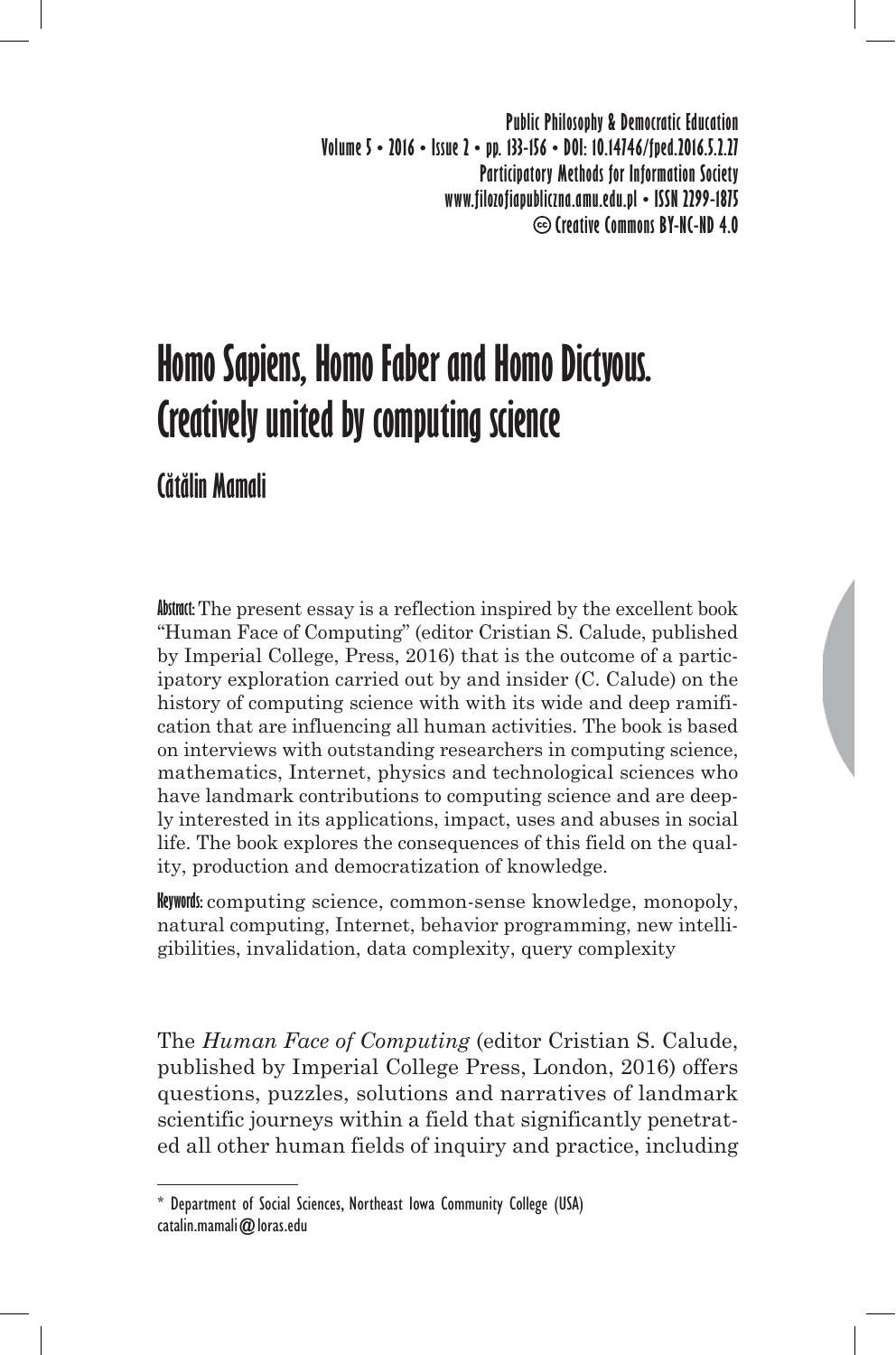psychology. This is computing science. The book achieves an excellent participatory exploration of the mode in which eminent insiders look to the dynamics of the field, to their own crucial contributions and to the societal and global challenges. This collaborative introspection is achieved through conversational interviews initiated by an insider of the field (Calude). The creative researchers are deeply interested, willing and able to look to computing not only from within but also from the perspectives of its interaction with many other areas while it is rapidly developing. The scientists take various perspectives based on their rich experiences of solving major theoretical and practical problems. The conversational interviews of insiders opened to the interactions of their work with the world complement significantly through their content and participative nature a rich literature dedicated to the evolution of science (Boltzmann, 1974; Feyerabend, 1979; Holton, 1973; Knorr-Cetina,1981; Kuhn, 1962; Latour & Woolgar, 1986; Merton, 1973; Mitroff, 1974; Pólya, 2004; Popper, 1959).

Computing science, as an inter- and transdisciplinary science with its major roots in mathematics, logics, physics, informatics and engineering, which, all have been influenced by its dynamics, is since a few decades more and more intertwined with biology, economy (finance), neuroscience, astrophysics, social sciences, military power, politics and with major concerns about the state of our world such as understanding, democracy, safety, interconnectivity, human rights and future.

The book includes 26 interviews organized in three parts: 1. *Computing science*; 2. *Computing in biology, mathematics and physics*; 3. *Social aspects of computing*, plus a *Foreword* by Anil Nerode and a *Postface* by the editor. The structure of the book enhances the value of the thematic interconnections among its dialogical-interviews.

Theoretical research, and of course its transdisciplinary and applicative sides, represents one of the major themes. Many psychologists who read and/or heard many times Lewin's statement "There is nothing so practical as a good theory" may find out that this idea has been expressed some 50 years before within a scientific field that influenced Lewin's thinking: physics. Dines Bjørner mentions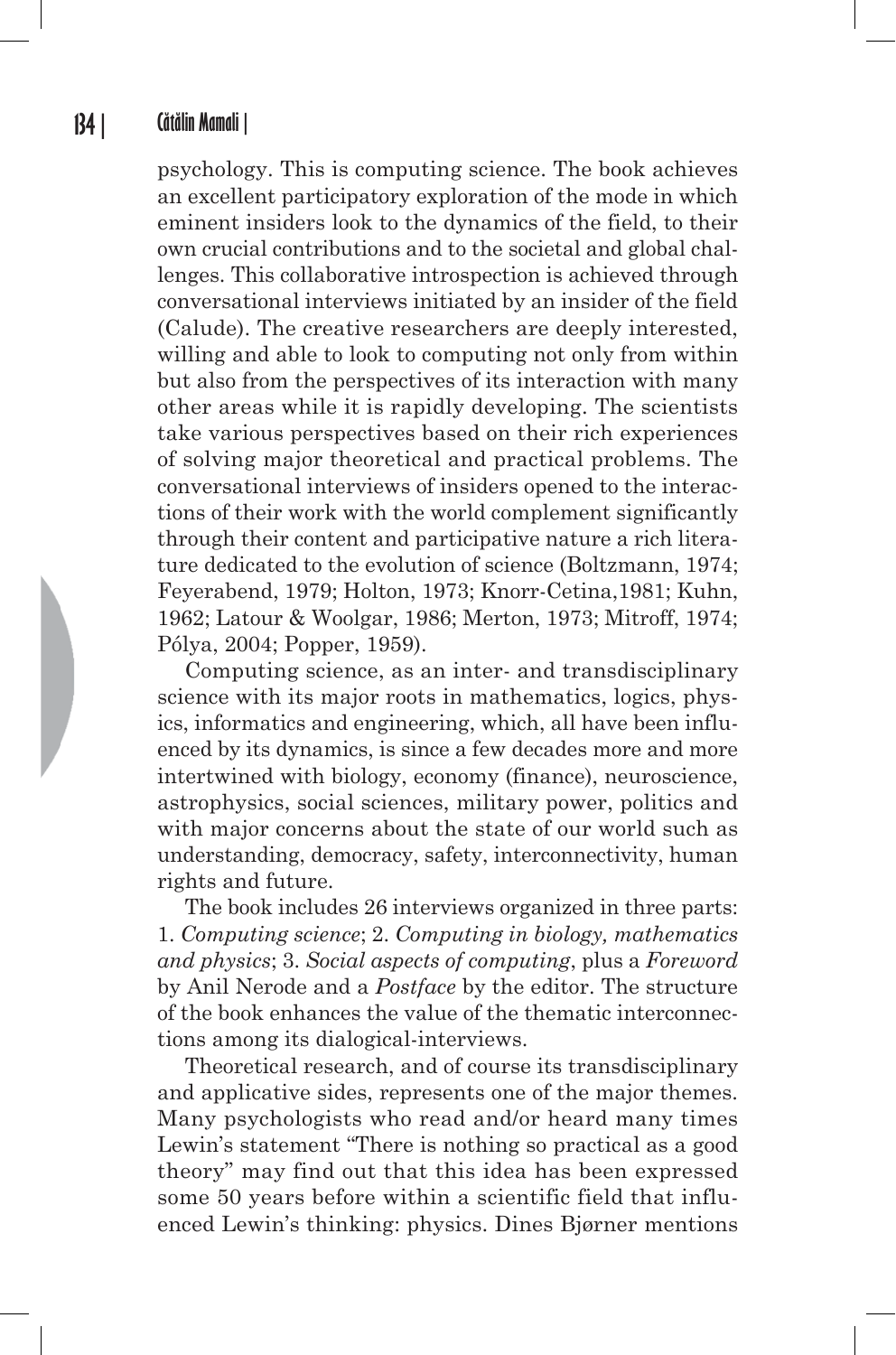Ludwig E. Boltzmann's idea: "There is nothing so practical, that is of use in engineering, as a good theory" (p. 7). The value of theory for the development of applications, many unpredictable at the dawn of a theory, emerges unexpectedly in time. For instance, this seems to be the case with the theoretical studies on "discreteness" that complement the interest of classical mathematics on "continuity". Theoretical research on "formal specification" and "verification" is considered to be a "cornerstone of today's software engineering" (p. 7). Dines Bjørner who worked on Vienna Development Method (VDM) of IBM considers that such theoretically grounded methods should be developed more in an open, peer reviewed environment than within a competition and profit oriented one (p. 9). In some highly complex areas, such as Internet, the relation theory-practice is fluid and one should consider, at least for safety reasons of "scaling, stability, and security", both a "realistic theory" and a "theoretical theory" as Brian Carpenter argues (p. 358).

The vital role of theory is supported by the epistemic longevity and practical use of fundamental research. For instance, the "mathematical definition of the general notion (concept!) of algorithm" carried out by Church, Kleene, Turing (Nerode, p. X), or the crucial importance of *Gödel's incompleteness theorems* (Longo, pp. 261-262). Theoretical foundations advance knowledge within specialized areas of inquiry as well as in interdisciplinary areas (mathematics-physics-biology, for instance) and are a must for the innovative reproduction and development of scientific potential through education (Longo, p. 259). Theoretical developments and applications of solutions to foundational problems are essential ways through which new powerful ideas enter the field. For instance, this is the case with the issue of "how computational complexity of problems changed with changes to the Turing machine model" and if one can quantify the changes as it has been proved by research of Juris Hartmanis (p. 51). Such theoretical issues require a deep and accurate knowledge of the "history of theoretical computer science" in close connection with the much *older history of mathematics* and its classical fields as Solomon Marcus argued (p. 301). The theoretical challenges imply the drive and ability of "inventing new principles of theoretical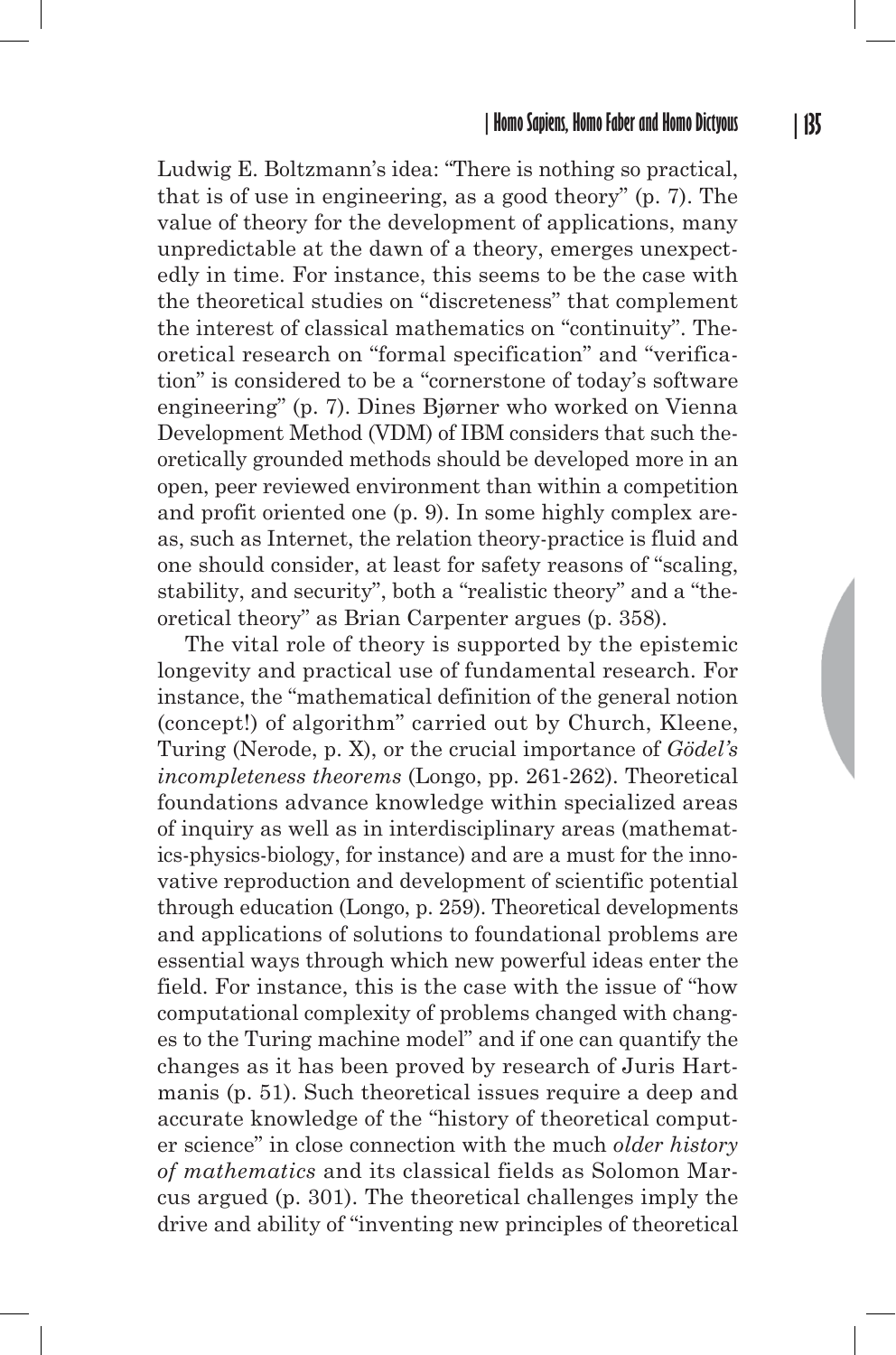construction" thus opening new directions that "propose new intelligibilities", as Giuseppe Longo posits (p. 257), and among other elements, they imply a fertile interaction between theory and applications as Erol Gelenbe suggests based on his own experience: "much of my work has had a theoretical bent, but it has almost been driven by a strong link between engineering requirements or by observations from nature" (p. 16).

The dialogical-interviews carried out from inside the field being at the same time complemented by taking the perspective of many other human fields, which are benefiting from and enriching the computing science, help the reader to better grasp questions regarding the dynamics and unpredictability of the interdependence between theoretical innovations and applications. David Harel reveals that the reawakening of the need for theory might be triggered by useful activities, which, sometimes might look as being unchallenging. He recalls: "I said to myself: 'OK, great, I can now write a program that computes the average of a series of numbers what else is there to learn in computer science?'" (p. 36). There is evidence that the ability of self-inquiry facilitates crucial cognitive, emotional and relational changes. His supervisor, Amir Pnueli, asked him to study *Mathematical Theory of Computation* by Zohar Manna, a reading that turned into a crucial cognitive experience. After working as consultant for Israel Aircraft Industries, he identified, together with Pnueli, the "reactive systems" (p. 39) and later on developed the area of *behavior programing*, which refers to the "most general notion of programing; to cause other entities to do what we have in mind for them" (p. 43). This notion invites itself to further basic conceptual explorations regarding its cognitive (inclusive computing), ethical and political assumptions and consequences. Theory, as an essential source of understanding, helps to generate valid algorithms and at the same time is not limited by them as Gregory Chaitin states: "I don't believe in absolute truth, in total certainty… *I think that incompleteness means that we have to also accept heuristic proofs*, the kinds of proofs that George Pólya liked" (p. 178). The inquiring power of computing science is enhanced by a constructive criticism of the limits of human activities, be it even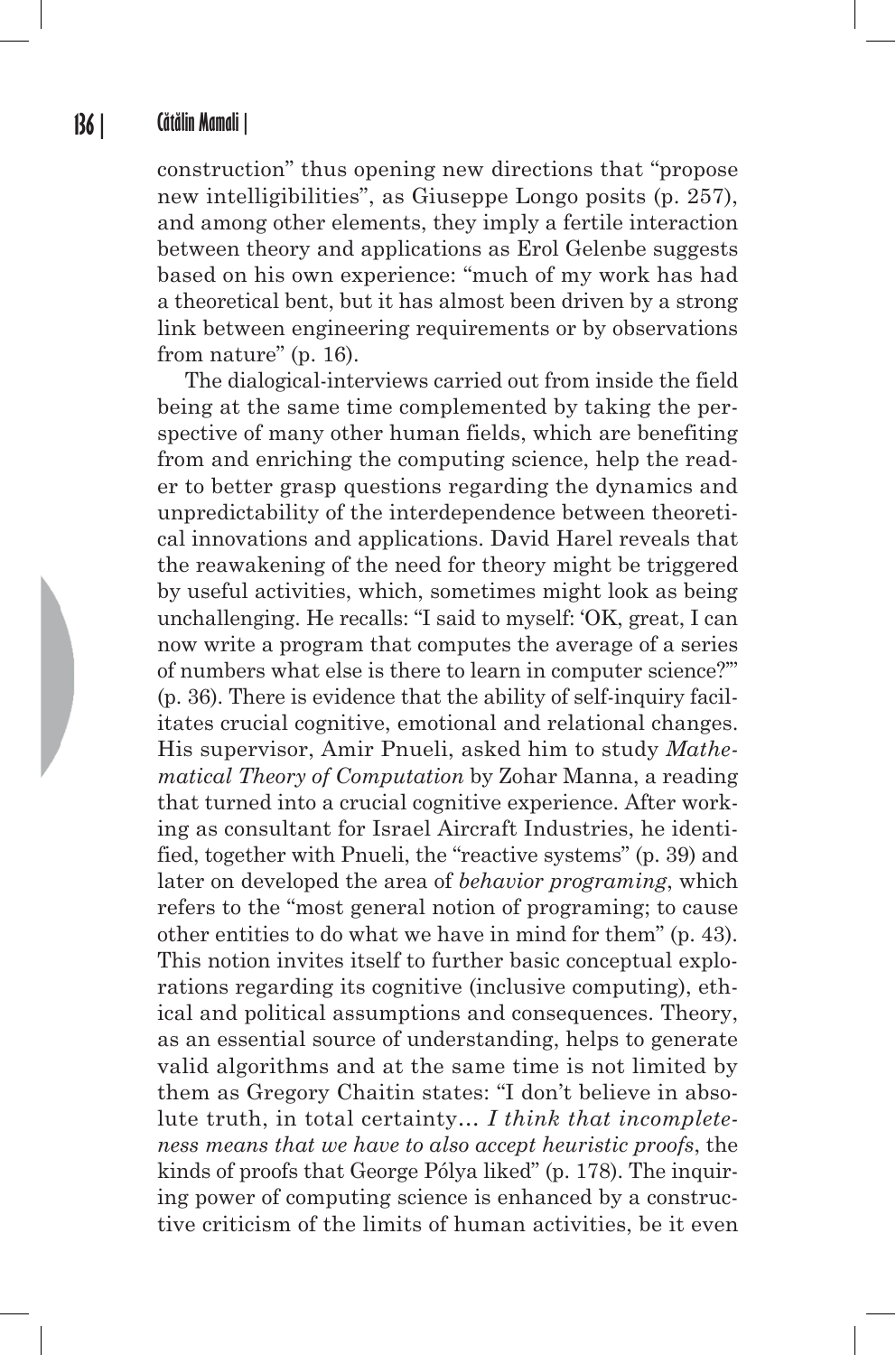mathematics. Mosher Vardi, a co-winner of Gödel Prize, said: "Gödel's Incompleteness theorems established limits on the power of the mathematical approach. It showed that mathematics is a human activity (or, as sociologists would say a 'social construct', i.e., Berger and Luckmann) with all the limitations that are implied by that" (p. 411). This view expressed in different ways by Chaitin and Vardi are shared by many outstanding researchers of this field and resonates with Boltzmann's view: "no theory can be objective, actually coinciding with nature, but rather that each theory is only a mental picture of phenomena, related to them as sign is to designatum. From this it follows that it cannot be our task to find an absolutely correct theory, but rather a picture that is as simple as possible and that represents phenomena as accurately as possible" (Boltzmann, 1974). Theories are so practical not just because of their intrinsic features and their accurate representation of reality but also because they invite the construction of other theories about the same reality, they invite alternative explanations. The theory intertwined with observation, experiments and applications needs and feeds all the possible ways of valid verifications, which include self-verifications, inter-subjective verifications, computer enhanced verifications, applications, which are aiming to be as close as possible to "objective" verifications.

The creativity of theoretical research is revealed both by its new ideas as well as by its ability to cope with the new problems posed by applications, i.e., by failures. Kurt Mehlhorn who, together with Stefan Näher, started the *LEDA* project *(Library of Efficient Data Types and Algorithms,*  pp. 65-66) faced such problems, some of them rooted even in the work of a former student, and developed ways of "formal verifications" by answering to the question "who validates the work of the checker?" (p. 67). This is also a great pedagogical example regarding the cooperation between mentor and mentee as well as concerning the creatively assumed responsibility of the mentor. The verification capacity is closely related with a core goal of computer science, which according to Joseph Sifakis, a researcher with recognized contributions in "modeling and analysis of real-time system with focus on correct by construction techniques"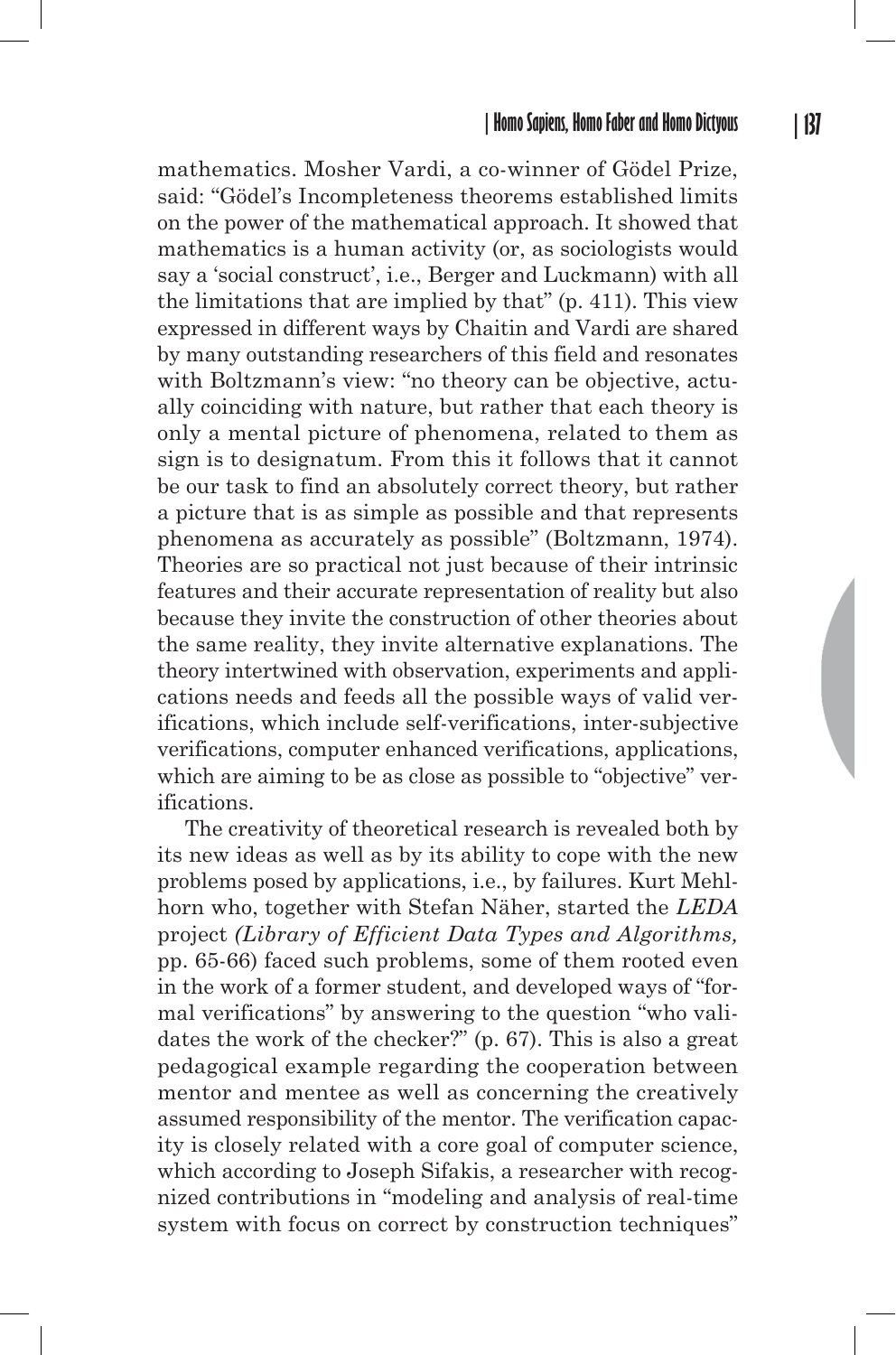(p. 87), with the complex requirements of using computer science for building artifacts: "The key issue is *constructivity*, that is, the ability to effectively build correct systems" with the explicit aim of avoiding "a posteriori verification as much as possible" (p. 100). Sifakis pleads for the balanced use of two complementary functions of inquiry: (a) *understanding function* (predicting the world); (b) *prescriptive function*, i.e., "applying a theory in order to assess its explicability and predictability, as well as to invent things that do not yet exist" (p. 102). The sources of innovative theories are very diverse. Some of them are related to an attraction toward "themata", which are at the core of "scientific imagination" (Holton) and might emerge in childhood. For instance, the theoretical computing scientist Arto Salomaa who has crucial contributions in formal languages and theory of automata recalls: "as a small boy I used to think of questions such as the dependence of the parity of the sum on the parties of the summands (Of course I did not use these terms)" (p. 75).

Theory construction, sometimes, is located at the intersections among various inquiring fields and it, usually, requires high levels of formalization. Mioara Mugur-Schachter developed the *method of relativised conceptualization* that "concerns all of the human processes of conceptualization: it is a general syntax for normalized creation of consensual knowledge" (p. 319). With her background in logic and psychology and a master in theoretical physics she challenged a famous von Neumann's theorem according to which "hidden parameters that would 'complete' the quantum mechanical formalism, making it intelligible, are impossible" (p. 313). As it happened to so many talented researchers who lived beyond the Iron Curtain (this time in Romania) her access to information and direct contact with other seekers from other countries has been almost completely repressed. However, she succeeded to send, through informal networking, her draft, which she thought to be "an invalidation of von Neumann's proof", to Louis the Broglie who had a similar idea on the same theorem and the intellectual generosity to invite her to work with him, thus making in 1962 one of those small but highly significant holes in the Iron Curtain for the sake of scientific knowledge (pp. 312-315). Some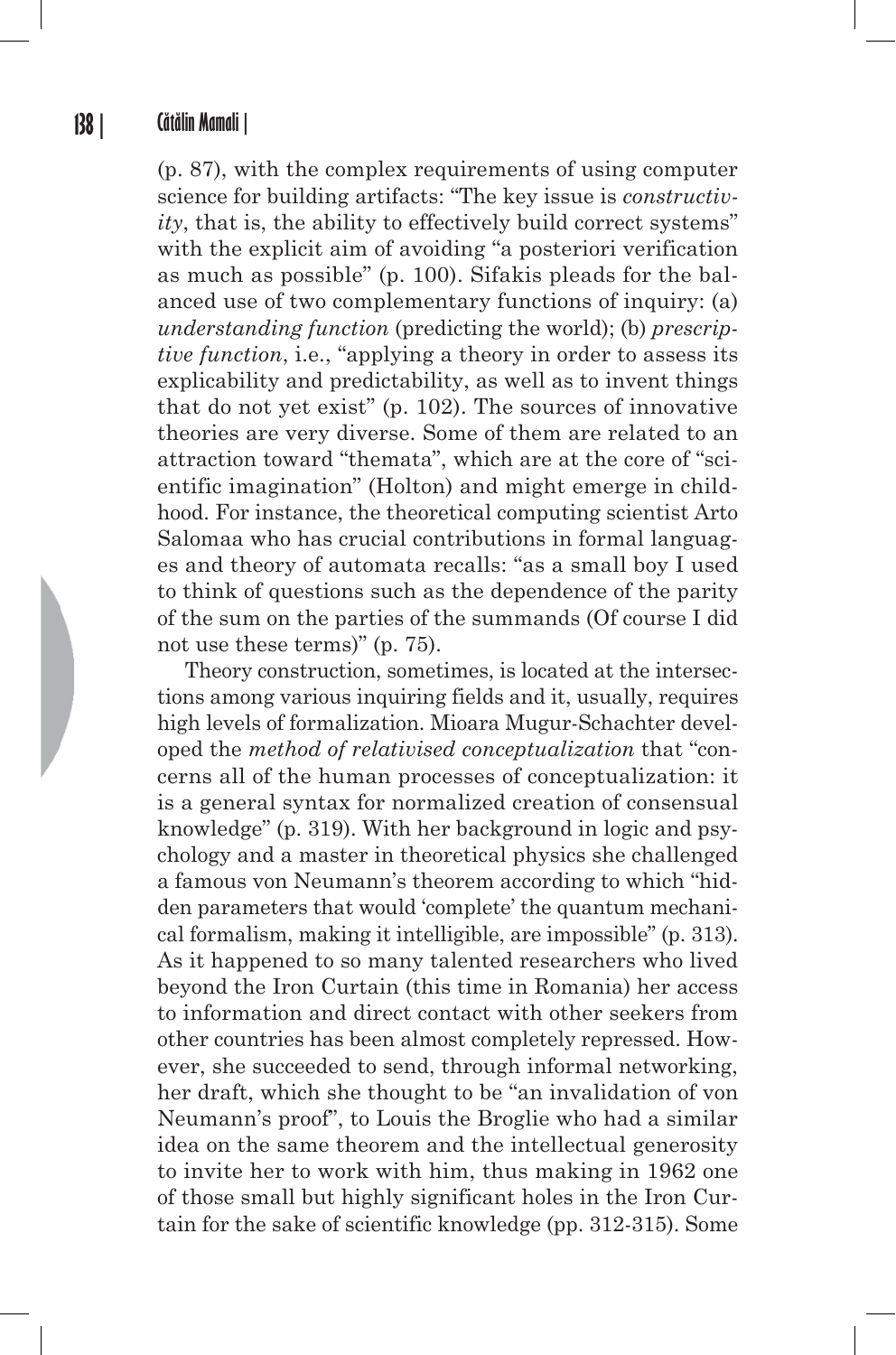common representations regarding the learning of abstract sciences consider that this is just a matter of intelligence, which, as a matter of fact are multiple intelligences: mathematical, linguistic, and other types of the multiple intelligences, identified by Gardner's innovative model. However, there is also the vital role of personal interaction, of scientific apprenticeship. Yuri Mannin, educated at Moscow University, with landmark contributions in mathematical physics and information, makes this extremely clear recalling the time when he struggled with specific area of "Diophantine sets": "I could easily understand what Diophantine sets were, but enumerable ones required some study. Turning to books and articles on logic, I met again what was already a familiar problem: I could not achieve understanding by just reading, other people's texts did not tell me what I felt I needed to know" (p. 279). In tune with Mannin's perspective Mugur-Schachter expresses the challenges posed to her understanding while moving from Newtonian mechanics, for instance, to quantum mechanics and says "I simply did not grasp *how mathematical formalism manage to carry definite meanings*" (p. 313).

The universal human need to belong (McClelland; Deci & Ryan; Leary & Baumeister) has a specific expression in the case of seekers: a creative mind searches to be in close personal contact with other creative minds and to belong to networks that include other creative minds. This need is hard to be satisfied in the absence of freedom as noted above. A similar experience has been lived by Grzegorz Rozenberg, a scientist formed in communist Poland who emigrated to the Netherlands, who expressed his irritation to the bookish understanding of what means "to live in a totalitarian system" (p. 336). Reading about, studying it (which is necessary) cannot fully and meaningful replace the lived experience. His experience determined him to help his Polish colleagues in many ways, inclusively by sending articles, books and keeping them connected with the free scientific community. Rozenberg is recognized for his *crucial contributions in areas such as natural computing, formal language and graph transformations.* Rozenberg's conception on "natural computing" transgresses in an integrative mode many disciplinary borders: "I strongly believe that research into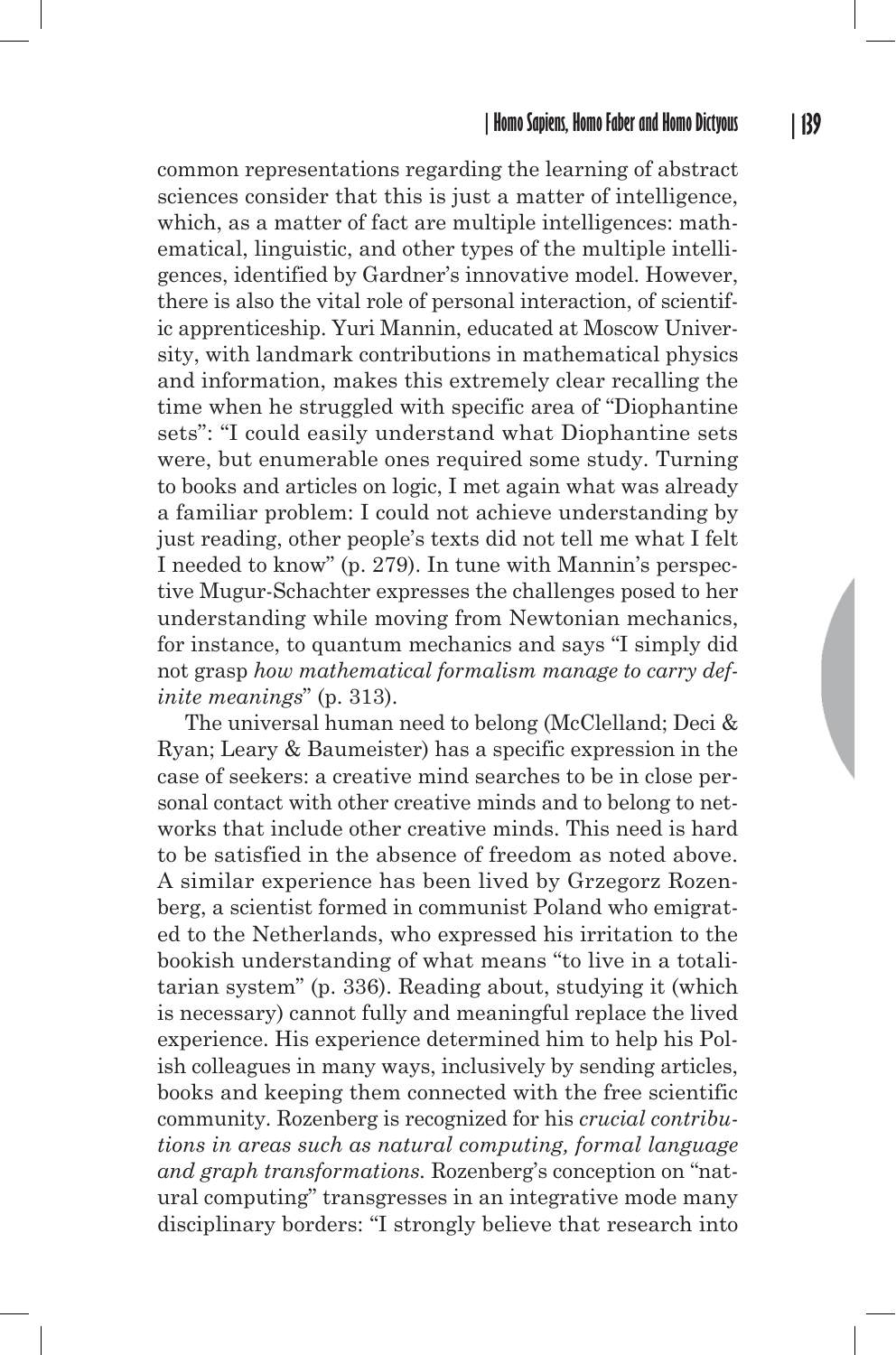natural computing will eventually lead to a novel notion (concept!) of computation, as a matter of fact to a new 'science of computation' which will be developed by the interaction/co-operation of computer scientists, biologists, chemists, mathematicians, physicists" (p. 330).

One might expect that inquiry fields such as mathematics, theoretical physics or logic are safe vis-à-vis ideological interventionism. Not so if one lives within a totalitarian system. Yuri Gurevich recalls how students, future mathematicians, have been forced in former Soviet Union to discuss at the philosophical seminar the latest documents of the Central Committee of the Communist Party", and worst to cope with an incident during which two students surrounded by the other students were "arguing whether in there was state-anti-Semitism in the USSR". He spoke and spoke, and used "whatever parables and jokes occurred to me" and concludes "I remember wishing to be able speak my mind" (pp. 385-387). This seemed impossible there, in a world of "double-speak". Mugur-Schachter had to escape, as many other talented mathematicians, the oppressive environment of communist Romania (p. 312).

The ludic side has a great role within the scientist's life. For instance, *homo ludens* is part of Rozeneberg's identity expressed in fields that look as being far away from the scientific thinking, as magic. As a professional magician Rozenberg points out that between science and magic are inspiring similarities such as creativity, the need to question everything, the tendency to achieve astonishing things and also cultural dissimilarities – science being mainly rational while magic is emotional, and a performing art that works on things that look impossible (pp. 332-333).

Computing science does attract researchers who have a multidisciplinary formation. For, instance Ian H. Witten educated in mathematics, computer science and electrical engineering is just one example. Besides it, he is a jazz ("the really big thing in life") and symphonic music performer, which is a great source of joy, while sailing with his own yacht is an additional "harmonious passion" (Vallerand, 2003). Witten does front line research in machine learning, in *programming by demonstration*, this is to say "showing a computer what to do rather than instructing it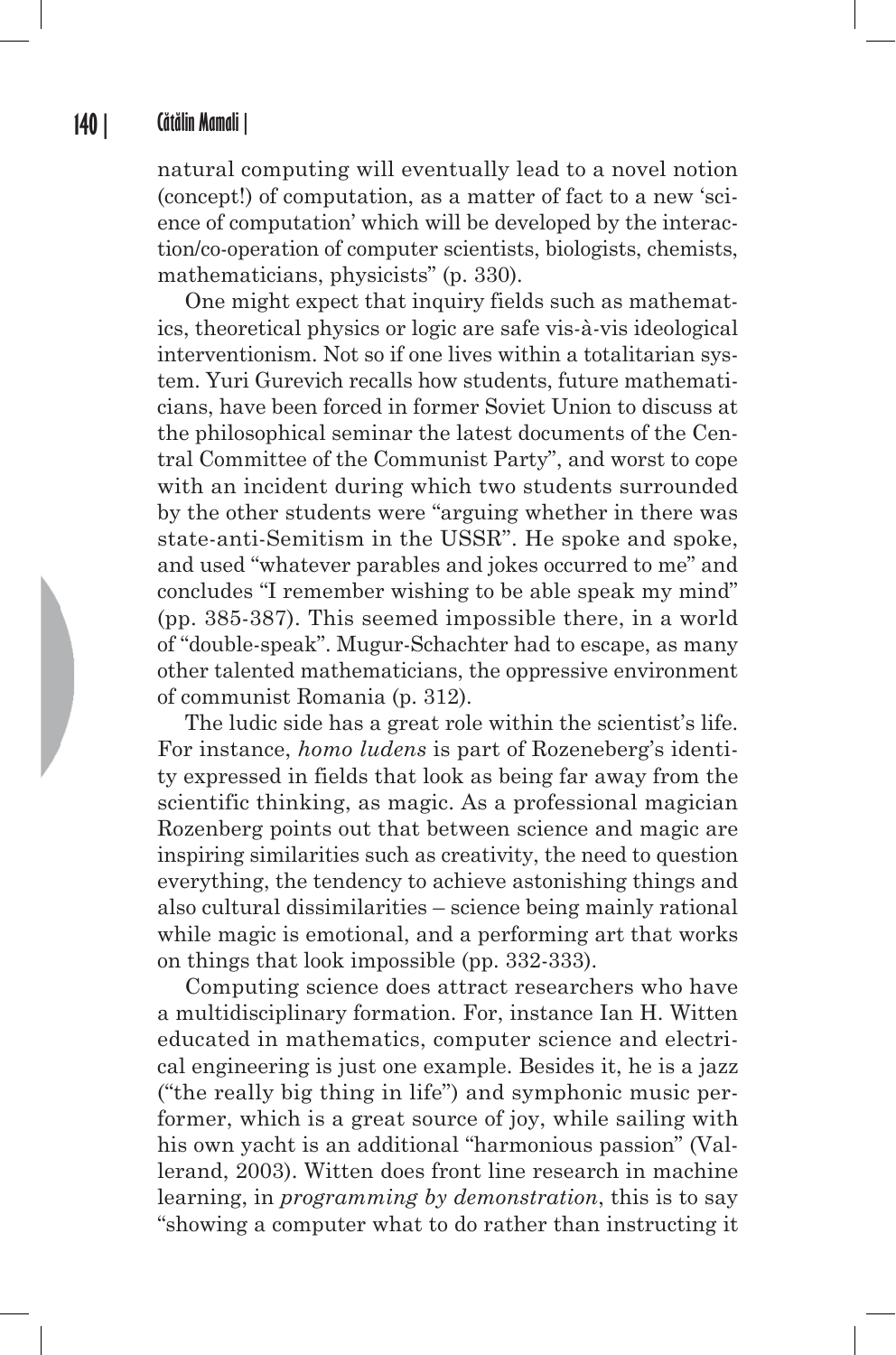in some programming language" (p. 134). He, as the other direct and indirect contributors to the volume, is an insider that is profoundly interested and able to look to the dynamics of computing from the perspective of the outside world, of the "*common-sense knowledge*" to better grasp how society deals with knowledge: "A few hundred years ago, control of society's knowledge was rested from the Church and relocated in academic institutions. *Now… our monopoly is under threat: society can collaboratively create, edit, refine knowledge artifacts without even asking us*" (p. 132). During these conversations it is obvious that research work is driven by a strong intrinsic motivation that helps to face many obstacles that might be considered unimaginable at this level: numerous rejections to publications and conferences. One on of his works with Tim Bell (principal author) and Mike Fellows – *Computer Science Unplugged* has been rejected by 27 publishers. This resilience, power to recover from rejection and failure comes again and again during the dialogues.

Resilience in science might, in some situations, be transgenerational as it happens with the development of some new ideas that regard the foundations of mathematics as Douglas Bridges points out while underscoring the contributions of Kronecke and L. E. J. Brouwer to "constructive mathematics". Brouwer considers that "mathematical objects are creations of the human mind rather than objects in an extra-mental universe" (p. 157). Bridges, who developed together with Luminită Vîtă, a constructive approach to general topology, shares his most recent ideas regarding the *Morse Set Theory* as a foundation for constructive mathematics and still wonders how works in constructive mathematics can be applied to other fields such as theoretical physics (pp. 165-166). Again, the researcher underscores the role of a creative attitude toward previous unsuccessful attempts in the genesis of new questions and solutions. This example is a piece of "oral history": "Incidentally, [Erret] Bishop *told me* that one of the things that made him enter the constructive domain was an unsuccessful attempt he made to picture certain hypersurfaces in complex n-space, as part of his famous work in several complex variables" (p. 164). This fragment of "oral history" for a field of inquiry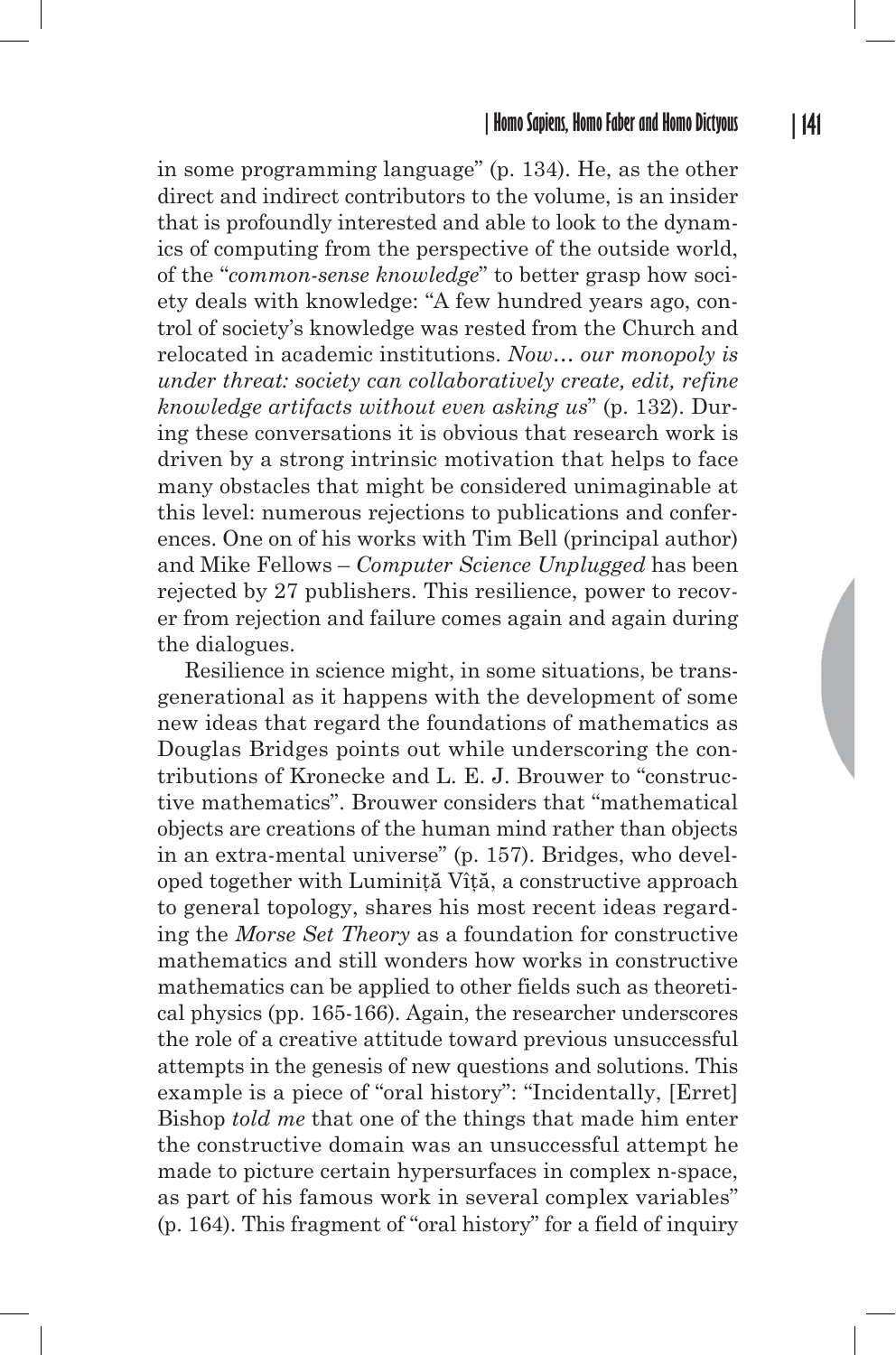that is essential for organizing, storing, computing, interpreting and communicating information suggests the value of such instances that belong to oral history, but as Ong mentioned, this would be "the second orality" in human history that is possible due to mathematics, electronics and computer science and can be shared as never before. It is a revolution as it has been for the development of mental tools as the transition from oral cultural to writing, and its listing potential (Goody, 2000).

The complex transformations induced by computing have many roots within the abstract works, crucial ideas of creative individuals, of course formed within nurturing intellectual and social contexts, who might be inclined more toward theory or applications but are dedicated seekers. The dialogical interviews consistently reveal that the contributors shared a love for their work, for its fun, a work that brings the joy of discovery of new ideas and of solutions. In psychological jargon this is intrinsic motivation (Deci & Ryan, 1945; 2000) that is so powerful within the auto-telic activities carried by creative mind as Csikszentmihalyi documented, and as very numerous experimental studies proved. Pólya's (2004) conception on the motivation of problem solving underscores the importance of intrinsic motivation, being in tune with well-established theories of motivation (Csikszentmihalyi, Deci & Ryan, for instance). In addition, it assumes not just the development of an innate curiosity but also the role of experienced based of deep personal engagement that enables one to cope with failures and success: "The open secret of real success is to throw your whole personality into your problem" (Deci & Ryan, 1945, p. 180).

The intrinsic motivation is pointed out in many personal forms by each and every contributor this is why I will not provide pages for this. At the same time the book points out that the epistemic orientation of the contributors is structurally marked by rigor, critical thinking, relentless self-inquiry and inter-inquiry, urge for verification and rational openness. At the same time the oral and the written history, including the personal (diaries) and interpersonal documents (letters/e-mail), suggests a fertile *epistemic solidarity* across time, schools, cultural borders. It is well known that letters, especially within their natural stream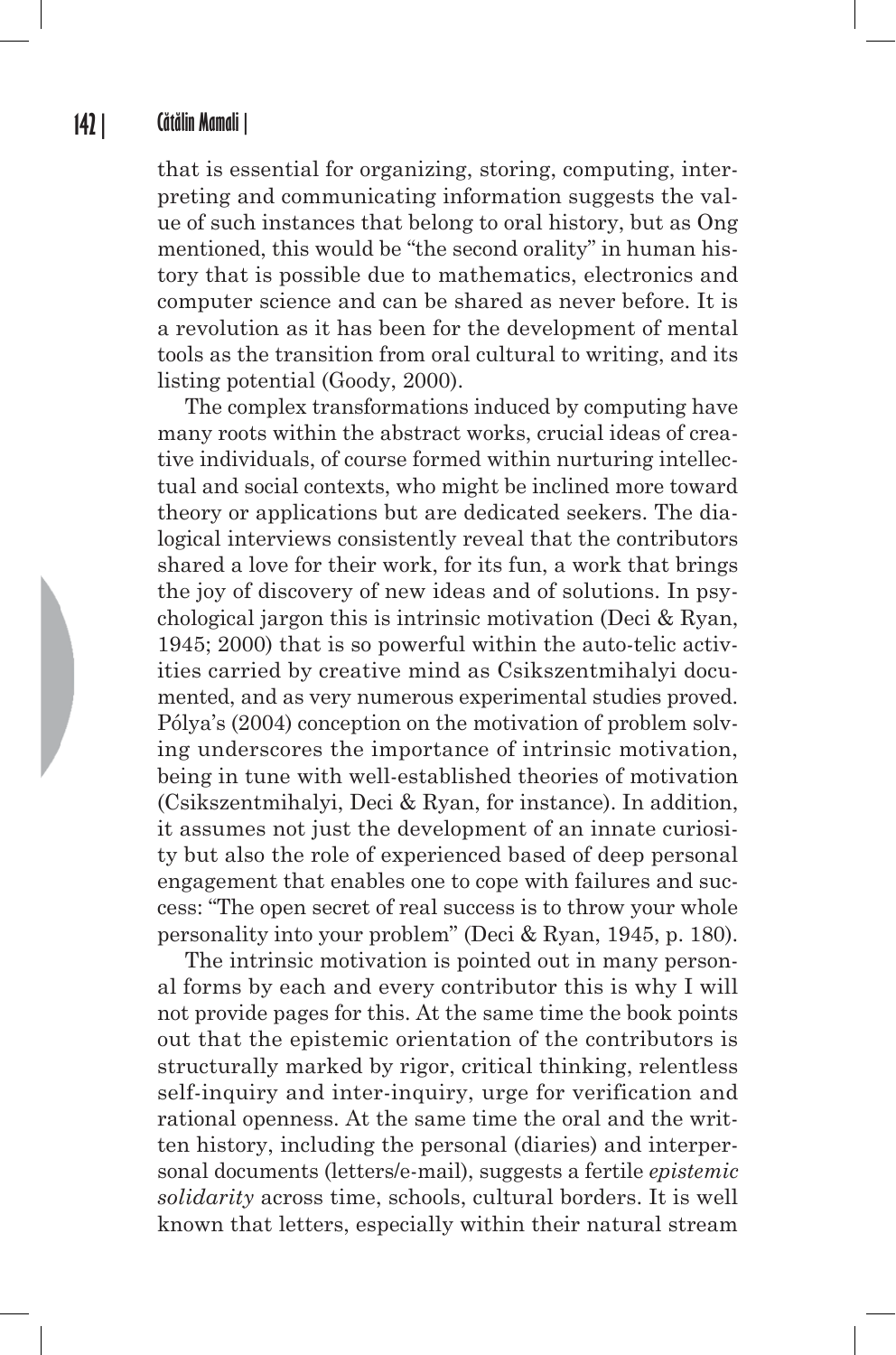(correspondence) have been used and appreciated by scientists. Some scientists, such as Leibniz, Descartes and W. James had the custom to preserve both the sent and received letters. In other cases the preservation is rather asymmetrical – letters of one side being more frequently preserved as it happens, for instance with the correspondence between L. Wittgenstein and B. Russell. The book shows that even in the area of computing science letters might offer highly significant insights into the field. Such illuminating instances are present in the volume. One of them refers to "Gödel's lost letter and P=NP" (p. 54). Hartmanis says: "Dr. Heise left me a copy of Gödel's letter which I found very fascinating and I was impressed by Gödel's curiosity about computational complexity of theorem proving. I translated the letter into English and published a note in the EACTS Bulletin, *Gödel, von Neumann and the problem of P=NP*, I spent some time searching for a possible reply from von Neumann but could not find it nor has it been found since then. Von Neumann was not well at the time and we now have to assume that he never replied to Gödel's letter" (p. 54). This episode strongly suggests the importance of *archival mining*; many of such archives that contain also letters are now open via Internet. Computing science is game changer even in the areas of oral and written History.

What can do technology and computer science for the advancement of mathematical research? Jon Borwein, who belongs to a family of mathematicians – his father, David, being the ex-President of the Canadian Mathematical Society and his brother, Peter, "a distinguished analyst and number theorist", while his grandfather from the mother side has been Hassidic rabbi in Lvov before "losing his faith" and becoming an example for "the danger of the free thinking" (p. 142) and has major contributions in pure mathematics and computational mathematics is a promoter of experimental mathematics. For him high-performance computing is crucial to the evolution of mathematics: "Much of what can be discovered without digital assistance has been. This is why I have invested so much time in advancing technology-mediated experimental mathematics*"* (p. 144). At the same time, stimulated by well focused questions generated during the dialogue with Calude, Borwein approached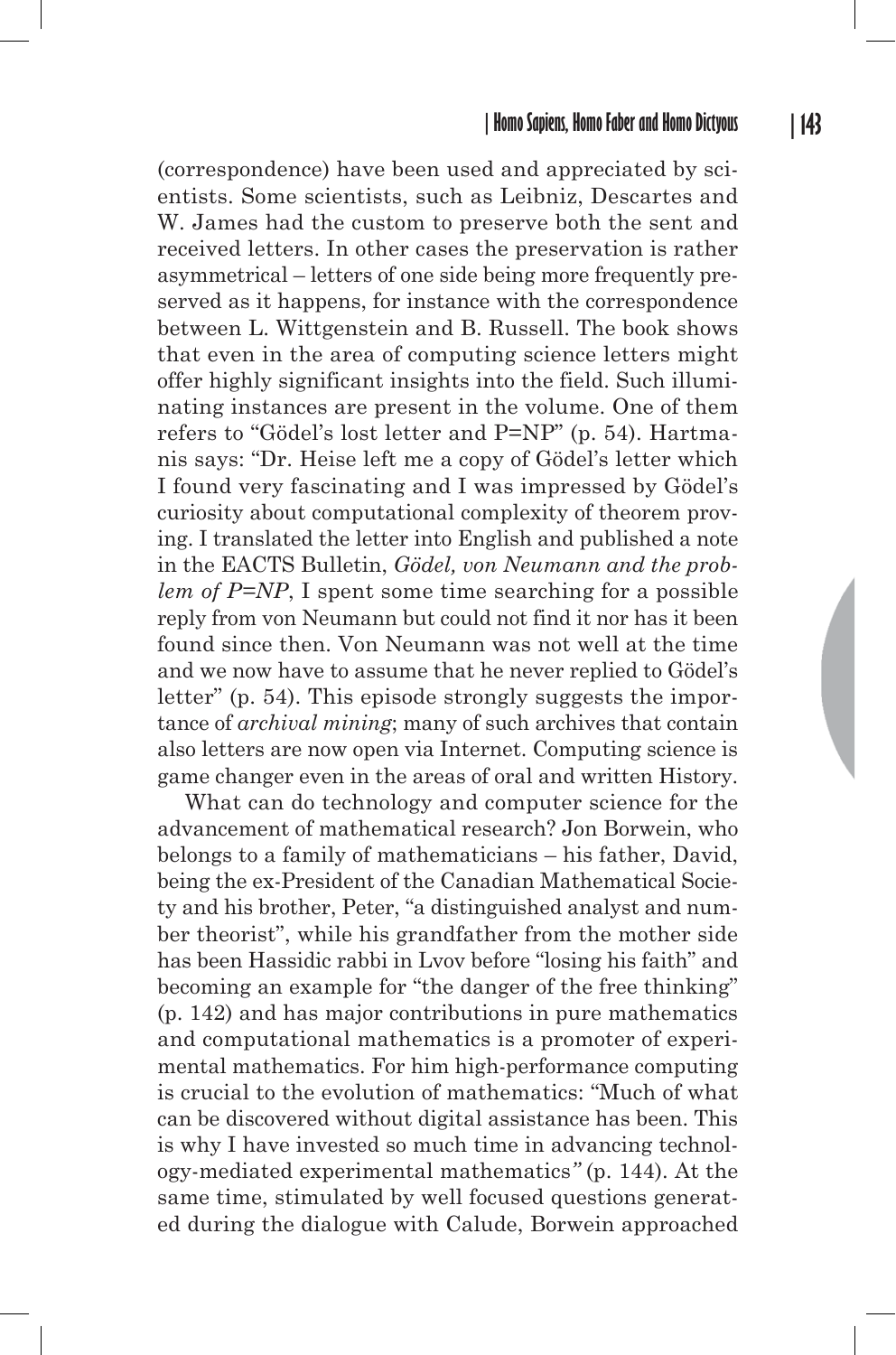the painful issue of fraud in hard and abstract sciences but also in psychology and many other fields (pp. 150-155). This ethical issue proves again how much the research in these areas are impregnate by human traits, but also suggests that is highly necessary to develop intelligent self-correcting mechanism to catch, discourage and reduce fraud (in tune with Giner-Sorrola, 2012; Ioannidis, 2012; Stroebe, Postmes & Spears, 2012).

The intellectual environment plays an important role both in the cultivation of the interest for mathematics and logics and in the self-discovery of one's potential to solve abstract problems. However, in some cases the individual choice and cognitive potential contradict the inertia of cultural reproduction and leads to major performances. This seems to be the professional journey of Rod Downey who works in classical and applied computability theory and complexity theory among other areas. He is the first one in his family, both on his maternal and paternal side "to ever go to university" while migrating from Australia to New Zeeland. Still the long journey in computing science needed a mentor. In his case, beyond the generous support received from well established scholars in the field such as Anil Nerode, who studied also philosophy with Rudolf Carnap (p. X), Downey's first mentor happened to be a headmaster. This has been Harry Seldon, in a very small school that inspired all his students "with English, poetry and mathematics" and beyond this he urged his students to have the "courage" of their "convictions" (p. 205). Assessing the value and the trajectory of some of his landmark results in complexity theory Downey observes that "it is hard to get new ideas to penetrate" (p. 213), which underscores the fact that beyond the difficulty to develop and refine a new idea the researcher has to invest huge personal resources for supporting its scientific public trajectory. Downey makes explicit that this epistemic care for the destiny of new ideas runs many times against the pressure "to conform to the current fashion in research" and to run from one deadline to the next one (p. 215). The power to delay immediate gratifications by following strong and long-term personal cognitive interests is supported by intrinsic motivation while one must be aware that she/he must pay high social (professional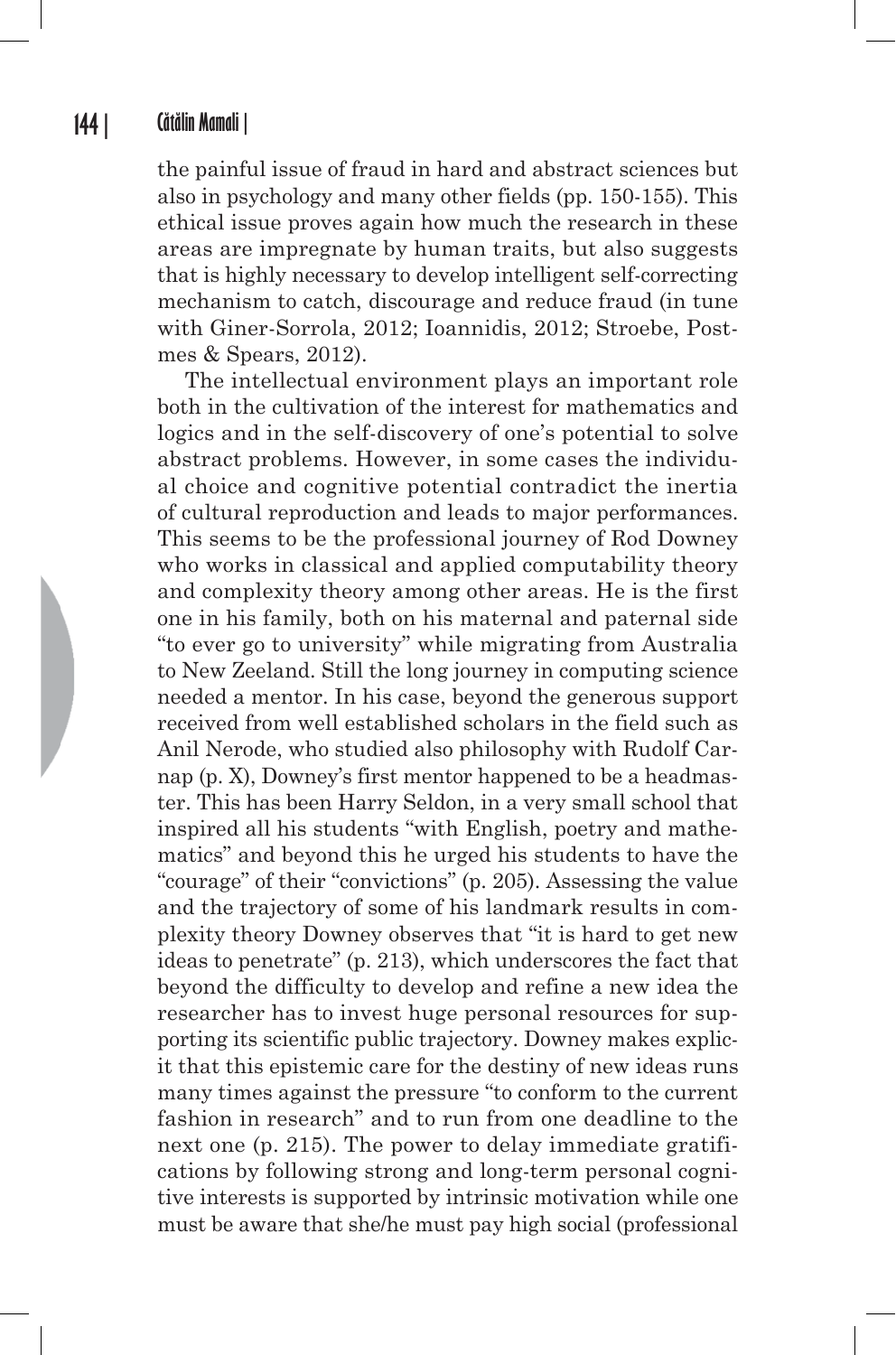recognition) costs because on engages in bold inquiring questions that are not yet in fashion.

The evolution of computing science cannot be separated from the advancement of informatics. Jozef Gruska, who "introduced the descriptional complexity" (of grammar, automata and languages, p. 225), an after reminding us that according to Rutherford's statement (1912) "in science is only physics, the rest is stamp collecting" assesses that "informatics is currently the leading science and technology discipline with enormous impact on all other sciences, technologies, industry, economics, health and environment care, liberal art and so on…" (p. 233). This view is related to the fact that information, as Sifakis posits is "an entity distinct from matter and energy. It is a resource that can be stored, transformed, transmitted and consumed" (p. 96). Information also can be misused, stolen, distorted and falsified as it would be discussed later.

Information complexity leads to problems that are at the edge of present horizon of human knowledge. Joseph Traub set for himself the explicit goal "to move the distinction between the unknown and the unknowable from philosophy to science" (p. 124). Some four years after he visited in 1955 IBM's Watson Laboratories at Columbia and changed his professional intentions from theoretical physics to computation Traub developed the optimal iteration theory. Later on, together with Henryk Wozniakowski, he pioneered the field of "optimal algorithms and computational complexity applied to continuous scientific problems" (p. 107). His research is marked, as the research of other creative scientists, not just by a talent of problem findings, by searching new questions and solutions but also by the vision and willingness to share with all other inquiring minds novel questions refusing to keep them for the use of his inner epistemic circle. Traub recalls an episode, which can be considered as part of the oral history of science, when at the ending of a lecture at MIT he stated some "open questions". Afterwards "Marvin Minsky told me he saves his good questions for his students. I replied that there were lots more where those came from" (p. 122). It seems that scientific creativity is closely connected with an inquiring generosity that is expressed by sharing highly meaningful and inspiring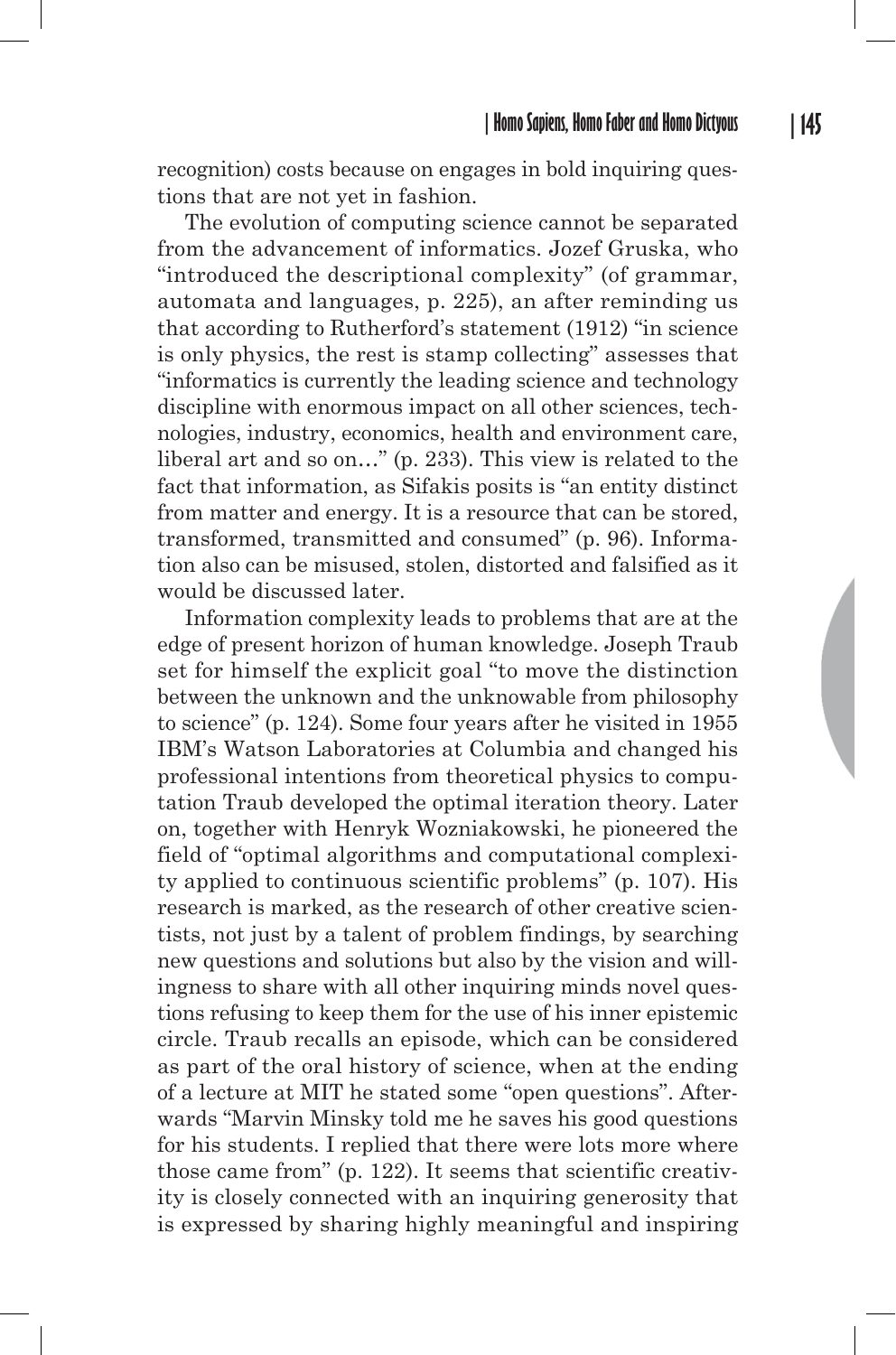questions. Just one additional case from the rich cases provided by the volume: while Solomon Marcus met with Paul Erdös in mid 50s the later asked: "Do you have an interesting problem?" (p. 291). The answer has been yes, and a collaborative paper has been born. This typical event has been lived by many computing scientists: Gurevich, after immigrating in Israel recalls that at the Hebrew University a young logician, Saharon Shelah asked him "Do you have an open problem?" (p. 390). The joy of searching and finding is connected with that of sharing wonders, puzzles, and tentative answers. If one takes into account that "computing is ubiquitous, it is everywhere and anywhere" and that the "world's computational power has increased by 10,000% in the last decade" as Cristian Calude says then one must seriously consider two challenges that might look like utopia but are "computing problems": "to best human intelligence and to challenge the natural death" (p. 430).

Unconscious computation is considered a necessary resource for survival. Françoise Chateline developed the theory of "qualitative computing", as a branch of mathematics that specifically looks at "how the laws of classical computation (Euler-Cauchy-Riemann-Jordan-Puiseux) are modified when mathematical computation does not take place over a *commutative* field" (p. 184). Chateline makes the observation that conscious computing does not seem necessary for human survival. Many individuals all over the world do quite well without this ability. But things are different for unconscious computing: "Computation that sustains life in organisms seems to take place at an unconscious level, in which measurements play an important role because the flow of information has to be delicately balanced" (p. 188). Chateline's conception leads to "a theory of information whose logic *evolves naturally* under the pressure of computation" (p. 193). This conception is in tune with Gödel's observation that has deep ramifications for cognitive psychology that are still waiting grasped: "what Turing disregards completely is the fact that *mind in its use, is not static, but constantly developing,* i.e., that we understand abstract concepts more and more as we go using them" (1972). During this dialogical interview as in many others initiated by Calude the reader has the chance to observe the epistemic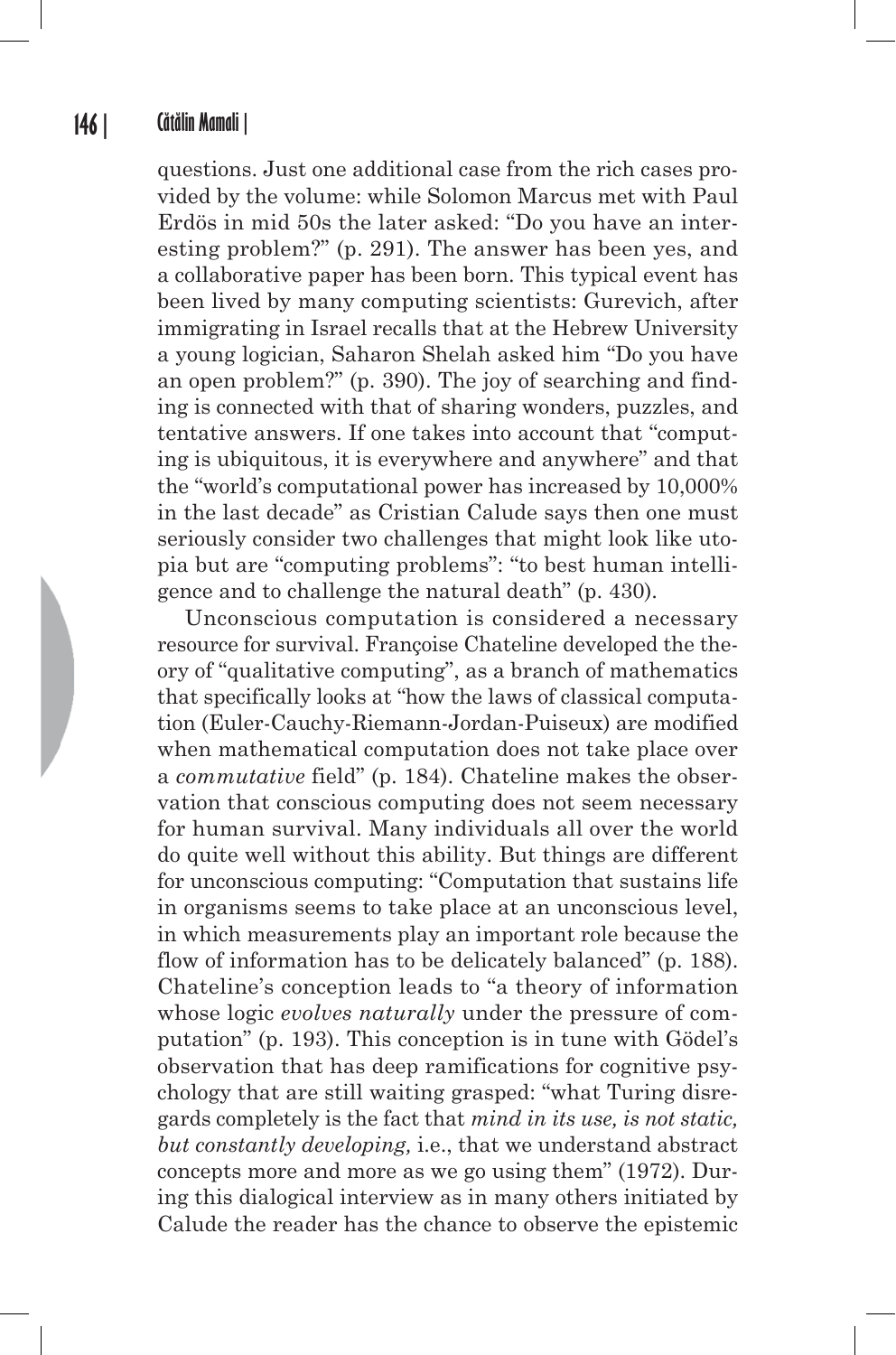advantage of the dialogical interviews carried out by insiders due to the nature of *arguments and counter-arguments* that pin-point, in a friendly and inspiring manner, areas of theoretical disagreement and wonder (pp. 190, 197). I mention this for an additional reason that points out the huge advantage of opening the dialogues about computing from within the field through insiders' participation. There are instances in which I, as a social psychologist, realized that regardless my efforts, I do not understand the formal flow of some arguments that are exchanged during some conversations. However, such instances are complemented by the clarity, including that of other highly abstract episodes, of the entire discourse of the book that opens its treasures to a wide variety of readers; its clarity is part of the transdisciplinary value of this enterprise.

 Connecting efficiently and creatively theoretical and applied computer science is almost a natural way in which most of the contributors to the volume developed their projects. This is obvious in the case of Hermann Maurer who worked on the theory of data-structures and algorithms (p. 401). Pleading for the value theory he also states that theory can be "dangerous, mainly because negative results tend to scare people away from trying to solve problems whose exact solutions can be very hard, but where are very good approximate solutions" (p. 403). At the same time, he consider that without theory "we would not get anywhere in applications". This seems to be a vision that stays in contrast with a long time dominating orientation in psychology, including all the branches, as cognitive and social, that did inhibit theoretical research. Masanao Toda, trained in theoretical physics who switched to psychology after the atomic bombing of Hiroshima has been bewildered by negative attitude of the main-stream psychology in 80's toward theoretical research. He worked in artificial intelligence and developed a theory of emotions tested through his famous robot called *Fungus Eater*. Toda's conception in what could be called "artificial emotion" seems to be pioneering for effective computing. The cross-fertilizing dialogue between theory and application has also esthetic, including visualizing features, as suggests Reinhart Wilhelm who has important contributions in the area of "animation and visualization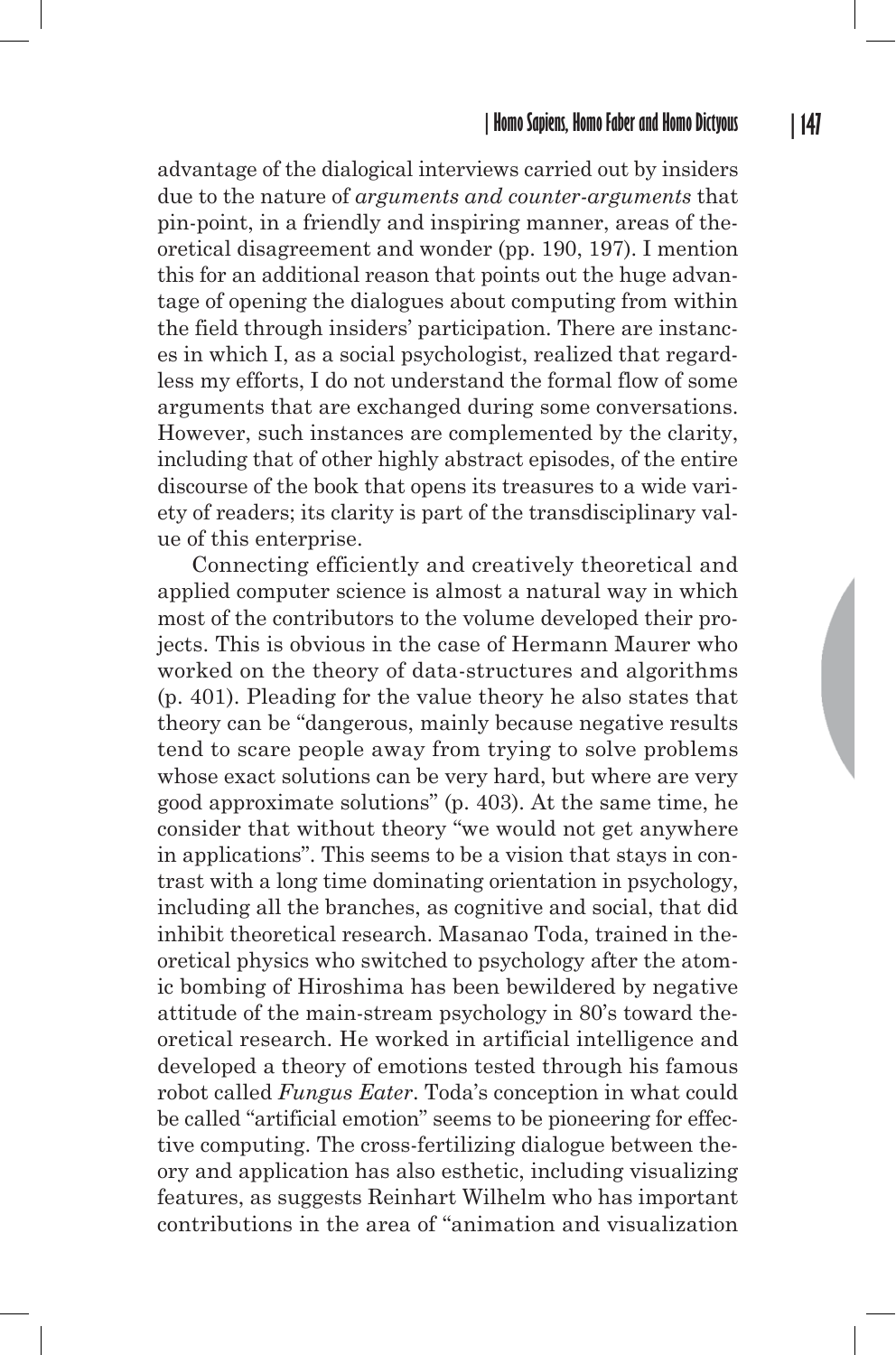of algorithms and data structures" as well as in the area of "time-critical sub-system of the Airbus A380" (p. 421).

Scientists in the evolving field of computing science, which is not only useful for the power structures of all societies but it might be cultivated, even courted by power as shows Eric Goles, who worked on "learning algorithms to control the size of stones to feed industrial mills in Chilean copper mining" (p. 375). Goles recalls a time a time when his direct "boss" was "President Lagos" who even asked Goles "to work for him in the campaign for presidential elections" (p. 379). At the same time Goles, as Sifakis and others, has deep love for arts and literature, as it is, for instance, Borges' poetry. Precision, imagination, validity, verification, rigor as features of the scientific creativity are complemented by a deep care for the scientific language that is so much indebted to and generous with the *natural languages.* This care is visible in the high interest for scientific poetry, metaphors included, as Marcus reminds us, in the urge to write manifestoes as the one named "Modeling, Analysis, and Verification – The Formal Methods Manifesto 2010" co-authored by Reinhart, a manifesto that "gives and overview of haw far different formal methods, in particular the verification methods, have been take up by industry" (p. 422). Other manifesto has been worked out in 2014 in Brazil at the *Global Multistakeholder Meeting on the Future of Internet Governance* or by caring about the public discourse and actions relates to the *ethical questions of computing* science and its relationship with the governing power as suggests Moshe Y. Vardi. Manifestoes can be considered a speech/writing acts, which have the intention to produce transformation, sometimes mutations, within a wider sphere of vital importance for humans. Manifestoes can be generated in every inquiring fields. It seems to me that in computing science they have rather an heuristic character than the algorithmic one, the later marks some political manifestoes.

Ethical questions posed by computing science in our global world are present, at least implicitly, across all the conversational-interviews. In some instances the ethical issues are frontally approached. For instance, the issues of *plagiarism and fraud* that seem so alien from human inquiry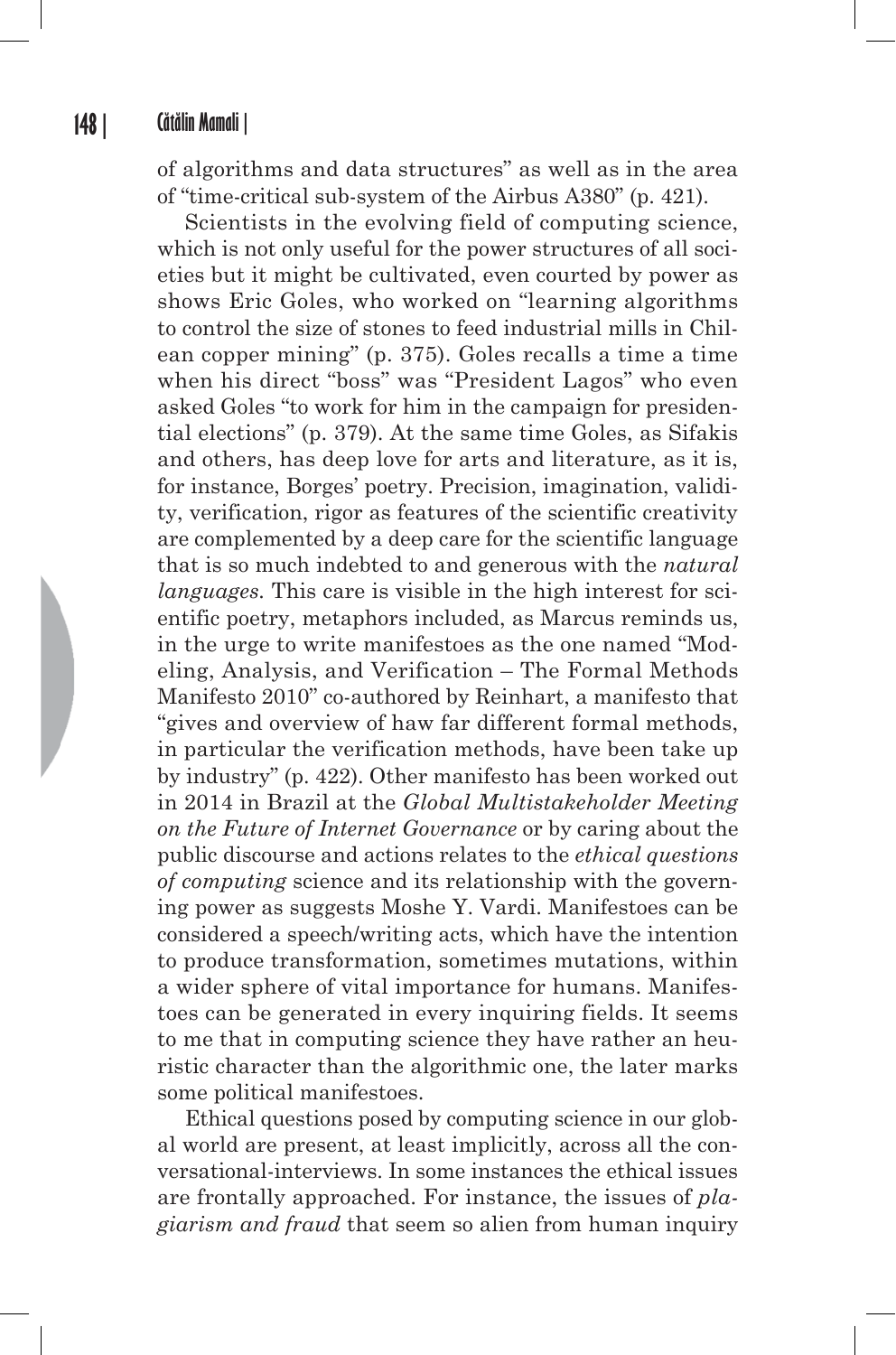that evolves by aiming toward truth, itself a moving target (Borwein, pp. 151-155) or by the *restrictions imposed to scientific dynamics* by "profit-oriented" competing companies (Bjørner, p. 9), by treating scientists that are forced to travel, of course legally, by the nature of their work as "non-resident alien (…) what a funny name for a non-US citizen without a green card!" (as points out from experience Gelenbe, p. 19), or by "cultural hegemony" as posits Longo: "Stressing competition of teams and individuals is a real disaster for scientific research… largely borrowed from the current cultural hegemony of the financial markets, where traders are in continual competition and they compete on a mostly empty economic/productive content" (p. 254). Ethical questions are emerging naturally from the content of theoretical and applied research. This seems to be the case with "the ontological quality of information" (Witten, p. 132) and with the field of "cryptography". Brian E. Carpenter says: "Asymmetric cryptography is computationally expensive. Efficient encryption and decryption needs some kind of shared secret that a third party find unreasonably expensive to guess, both now and reasonably far into the future" (p. 370). It seems to me that this implies the principles of reciprocity, one o the oldest principles that regulates human interactions. The same principle is implied by the issue of "authentication", which, as Carpenter clearly argues, "goes both ways", i.e., for the bank as well as for its client (p. 262). Harel's "programming behavior", which aims to cause others to do what our minds want them to do, is another area that implies ethical issues especially when the theory is intended to serve the constructions of tools such as "Play-Engine and PlayGo" (p. 41). This invites questions: What might happen if the two sides, We and Others, generate programming behavior aiming toward the other side? How this will work if each side does it secretly or openly? Can this become an inter-programming behavior creatively involving the two (or more) sides of the relationship?

The theoretical and applicative forces of computing science share, among others things, a high interest in the "most influential results" as Moshe Vardi argues. Vardi is highly recognized for his landmark contributions to the field: "I discovered the automata-theoretic perspective to program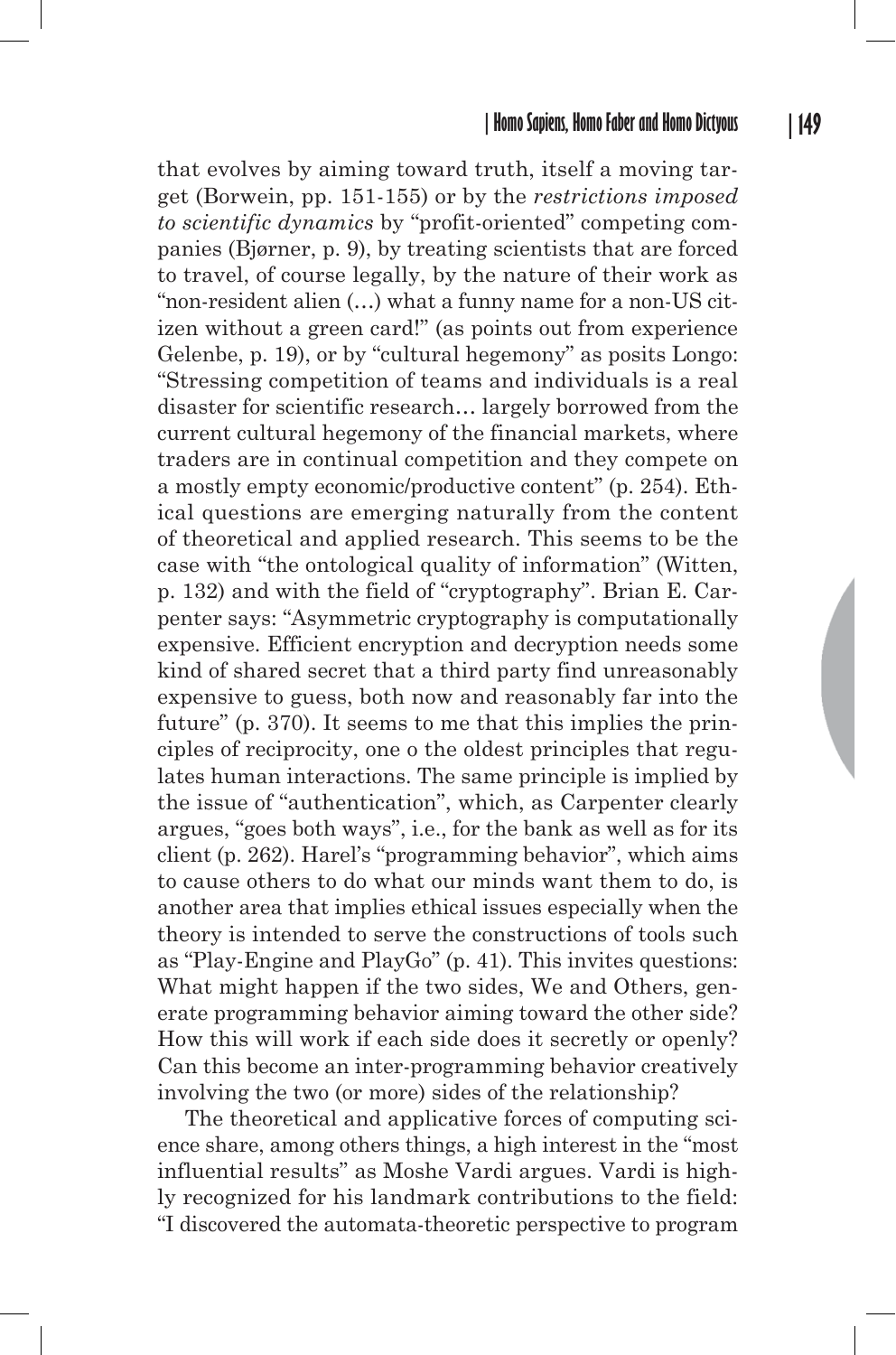verification. At first this did not lead to new algorithms. As much as offered a very simple way to understand existing algorithms. (In fact, it was so simple that the paper was at first rejected when we submitted it to a conference.)" (p. 411) As a young researcher Vardi "discovered that when analyzing computational complexity of database query evaluation one has to distinguish between the contribution of the data to that complexity and the contribution of the query. These are known as 'data complexity' and 'query complexity', and have become the standard way of looking at the complexity of query evaluation" (p. 411). Theories and applications, including those at industrial scale might imply and lead to difficult ethical questions stat include managing financial resources, relationships with students, authorship, and questions about the ways and uses of research activity. Vardi opened the Research Ethic Seminar for students for exploring the moral issues including the practices to eavesdrop and censor that modified the scale and quality of the Orwellian nightmare, while almost everybody uses and enjoys the Internet, and many other goodies of the computing science. On one side, students' interest in it has been a success, on the other side it failed because "we did not have enough faculty members with an interest in the topic to make this seminar a regular course offering" (p. 413). If we consider only the Internet with its unprecedented capacity to collect, organize, store, search, process, exchange information it seems evident that its cognitive functions imply basic moral principles, as it is that of reciprocity, which can take the algorithmic form, as Carpenter suggests, of a "mutual authentication" (p. 362). While "spam, fraud, and denial-ofservice attacks have become significant social and economic problems" (Carpenter, 2006; cited at p. 361) the language, the concepts, the theory, and tools of computing science are generating answers to these issues. These answers make more and more explicit the moral nature of such approaches that attempt to keep the field free, well working and growing for the benefit of all. For instance, such a problem is "botnet", i.e., "a large set of infected computers carrying a specific item of malware (malicious software), which acts collectively as a robot, under the control of a botmaster who is a malicious individual" (Carpenter, p. 301). If we accept,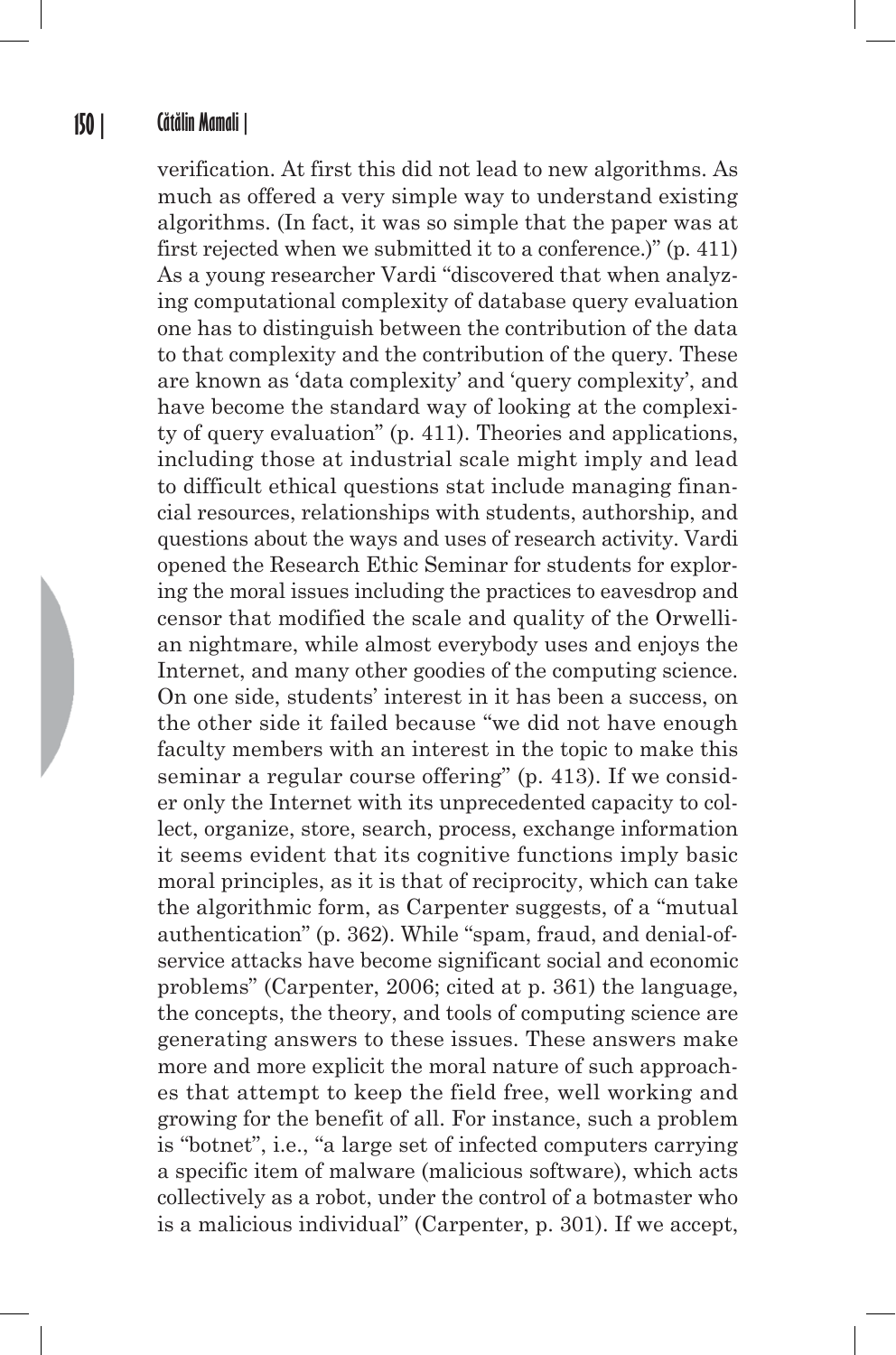as looks evident from the mode in which the interviewees relate to moral issues, a universal moral imperative – as Kant's Categorical Imperative – then it seems that higher degrees of interknowledge among all the decent individual and collective users (those who do not intend to harm anybody else) of Internet then the chances to generate errors and to carry unwarily viruses spread by a malicious software might be significantly reduced, and in the case they are produced might be quicker identified and eliminated.

In tune with the nature, results, goals and potential of computing science all the eminent contributors to the present volume have been engaged in creative and constructive networking works for the good of the scientific community and for the general common good. It is natural for researchers in computing science to become more interconnected and to work together with researcher that they did not ever meet face-to-face but being moved by the same motive "to understand" encountered "via the Internet. There remain co-authors I have not met" (Downey, p. 211). Such cases are quite frequent and they might lead to the increased number of authors per published study. At the same time the joy of individual work, of personal struggle with puzzles remain strong as Gelenbe, who has crucial contributions in G-networks, says: "I also wonder about papers with so many authors. *I still try to keep a traditional zone of work for myself, just working by myself on certain more theoretical problems*, and many of my best cited papers are single author" (p. 32). There are situations in which a few authors meet and work together during long periods of time, years interaction that does not effaces the individuation process but strengthens it. Maurer refers explicitly to the research triad "Maurer-Salomaa-Wood, with *the person in the center being the central figure.*" He also points out the challenge of working with a person who has "the incredible talent of immediately seeing the rough solution of a very complicated problem" – as Karel Culik – who, however makes one to feel unsure "am I not clever enough to understand what he says, or it is just arm waving" while one must refine dramatically the proposed solution (p. 402).

Beyond the networking for specific research goal there is networking that explicitly aims for the development of the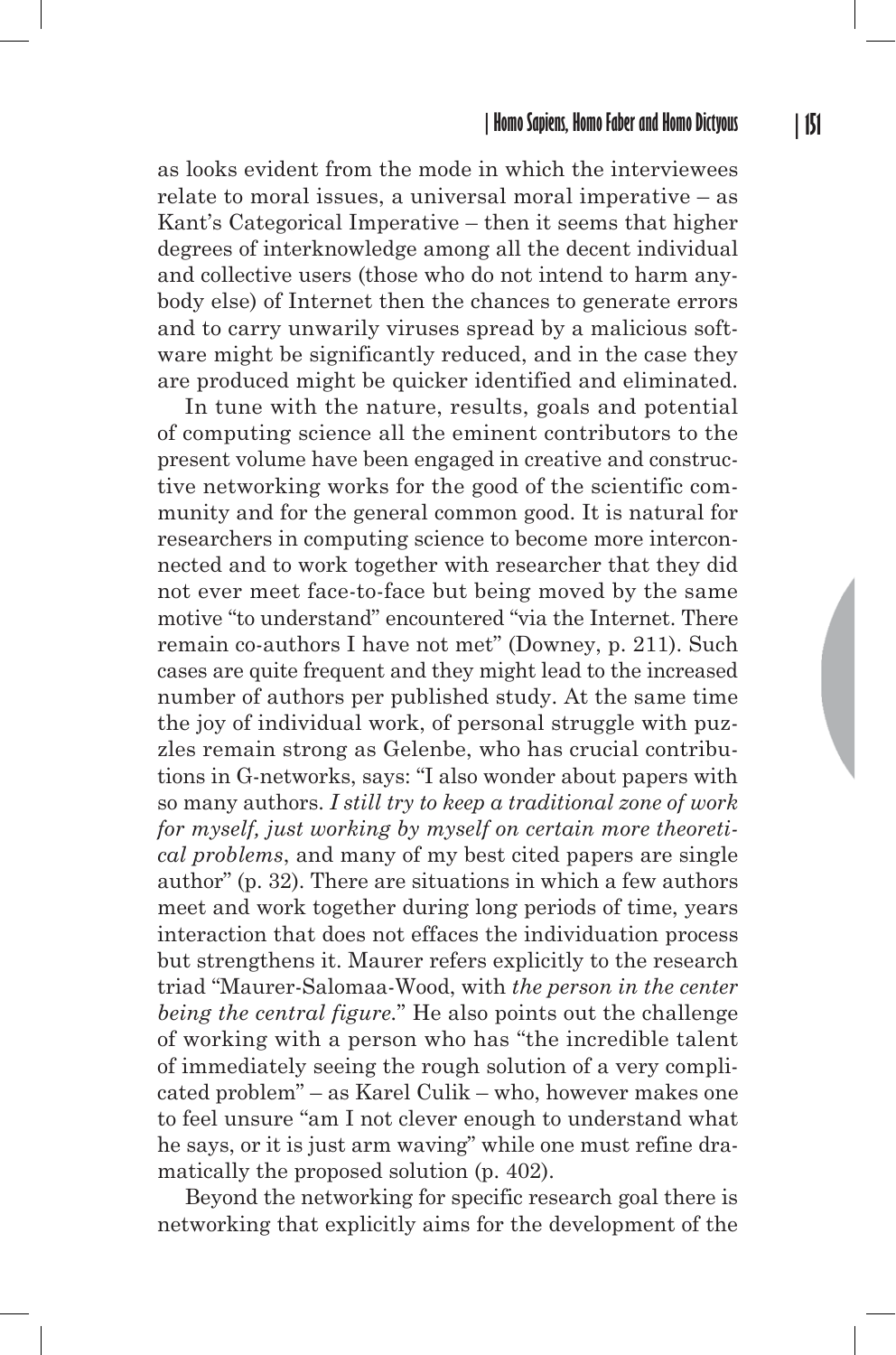entire field to the emergence of new scientific horizons. Founding journals, research teams, academic departments and/or international research organizations is a common denominator of the interviewees. Erole Gelenbe, one of the founders of the "field of computer system and network performance analysis" created the "team that built the Queuing Network Analysis Package" (pp. 10, 21) and founded the School of Electrical Engineering and Computer Science through integrative work at University of central Florida (p. 30). Juris Hartmanis created a first-class Computer Science department at Cornell University (p. 52) and served in important committees such as Turing Award Committee, and Gödel Prize Committee, while some other scientists beyond these areas are co-founders of companies, as it is the case of I-Ligocx, cofounded by Harel in 1984, "which was acquired later on by Telelogic, and which, as of 2000, is part of IBM" (p. 41). Grzegorz Rozenberg founded front line scientific journals and served on some 20 editorial boards (p. 328) investing, as other landmark scientists, a lot of his talent, expertise and energy in the service of the scientific community.

This orientation does exist among leading figures of many other intellectual communities. This is visible even in the area of non-funded research that is still growing even if the funded research "dwarves" it because of national economic and security goals. At the same time it seems vital that the "scientifically driven, industrially funded research" should be stronger supported to avoid decline (Vardi, p. 414). But, working toward a more efficient, creative and comprehensive connectivity that is achieved in many areas such as theoretical construction, building scientific organization and university departments, improving industrial organizations and creating new companies, has a special meaning for an inquiring area that by its own theories and applications achieved a crucial evolutionary change: the higher integration of three essential human dimensions. These three human dimensions are: (a) *humans as rational, intelligent beings* (Homo sapiens) that created artificial intelligence; (b) *humans as tool makers*, and now makers of intelligent tools (Homo faber); (c*) humans as social beings*, which are not just zoon politikon, or only inventors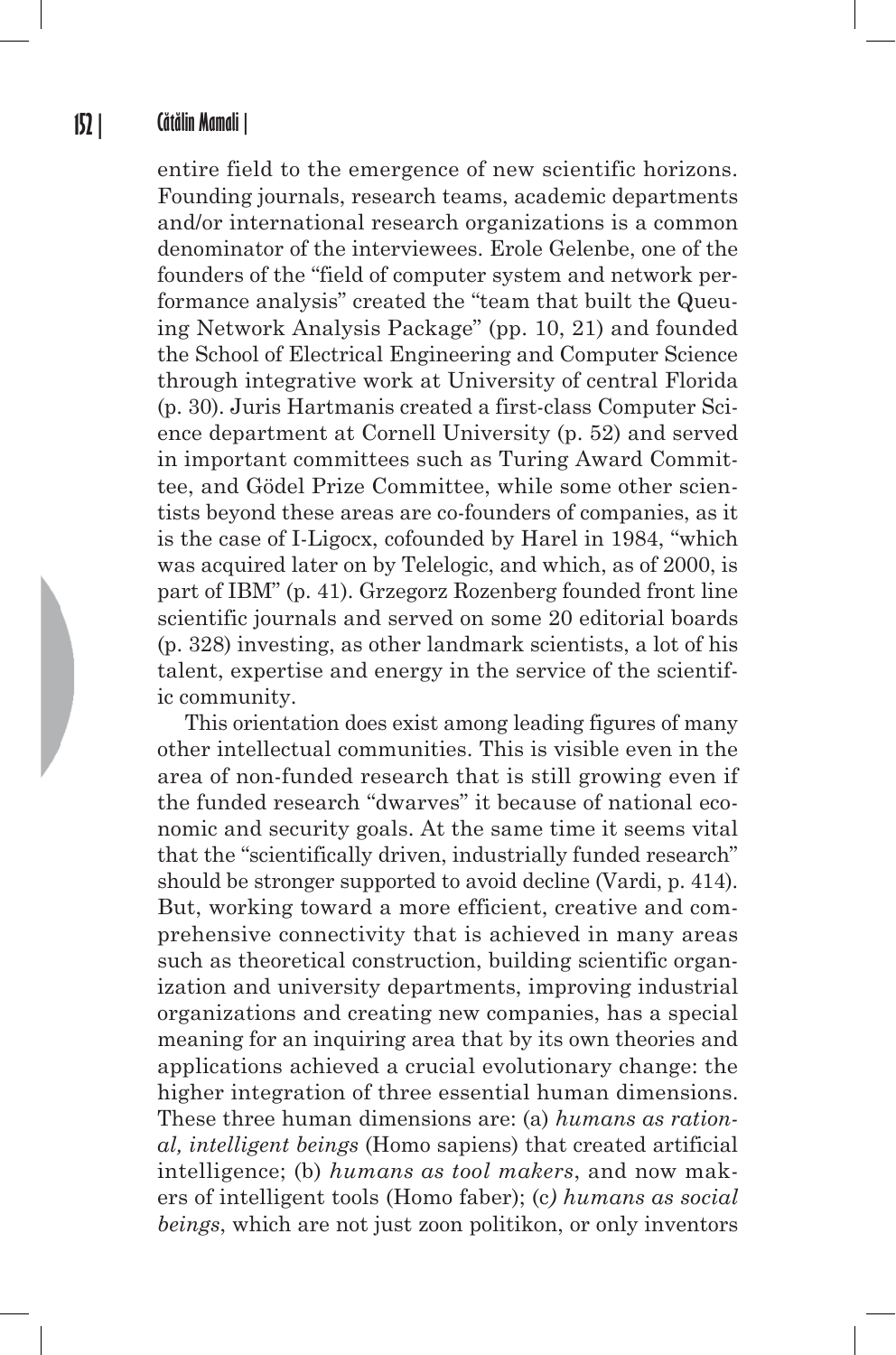and users of communicational tools but are "Homo dictyous" (networking man/human, Christakis & Fowler, 2012) through intelligent tools and within intelligent web(s). The computing science and its related inquiring areas are achieving a creative unification of *Homo sapiens, Home faber, and Homo dictyous.*

The imaginative, theoretical, and practical ramifications of this emerging unification remain open for questions and answers. As highly intelligent social animals, and more exactly, as networking humans the individual and collective social actors cannot escape moral questions. Due to the essential presence of Other and the interdependence with Other every human social unit (Self) encounters moral problems in the form of the individual freedom, common good, dignity, privacy, trust, honesty, altruism and of course due to various forms of violence. Computing science, as conceived, practiced, taught, and applied as it is evident form The Human Face of Computing, with all its resources and limits marks a new evolutionary stage of human understanding, technologies, applications as well as of human ways of acting and relating; all these being morally loaded. The computing science, as classical and modern mathematicians experienced before through the intrinsic features of their work, is a human activity that is highly significant for spiritual and faith questions. Dogmatic thinking and irrational authorities might become weaker as faith and reason are better connected and co-develop.

## **References**

- Boltzmann, L. (1974). *Theoretical physics and philosophical problems*. Dordrecht: Reidel.
- Baumeister, R., Leary, M. R. (1995). The need to belong: Desire for interpersonal attachments as a fundamental human motivation. *Psychological Bulletin,* 117(3), 497-529.
- Carpenter, B. (2006). Better, faster, more secure. *Queue*, 4(10), 42-48.
- Christakis, N. A., Fowler, J. H. (2012). *Connected: The surprising power of our social networks and how they shape our lives. How your friends' friends' friends affect everything you feel, think and do.* New York: Back Bay Books.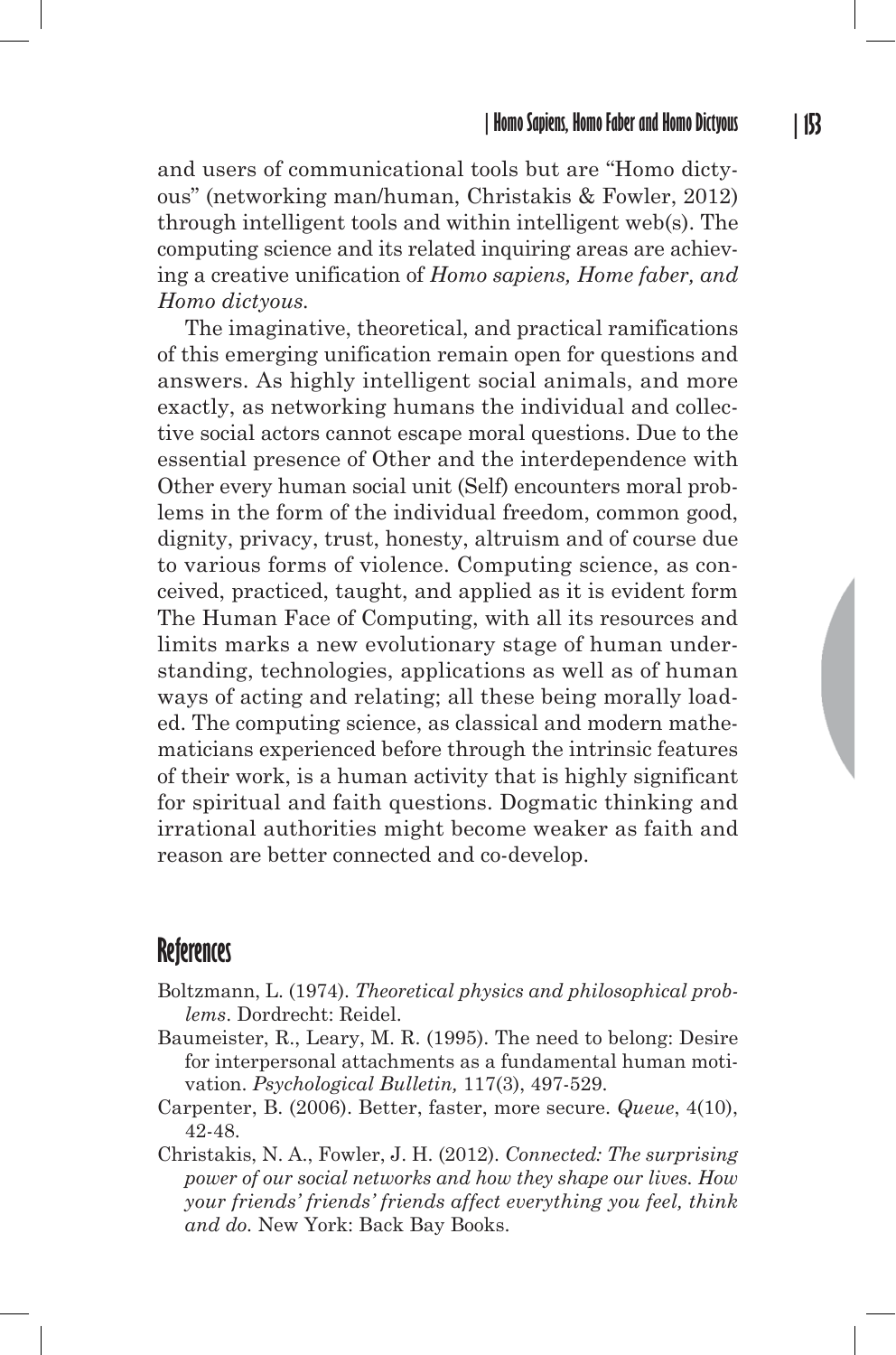- Csikszentmihalyi, M. (1988). Motivation and creativity: toward a synthesis of structural and energistic approaches to cognition. *New Ideas in Psychology*, 6(2), 159-176.
- Csikszentmihalyi, M. (1991). *Flow. The Psychology of Optimal Experience*. New York: Harper Perennial.
- Csikszentmihalyi, M. Getzels, J. V. (in press). Creativity and problem solving. In: F. H. Farley, R.W. Neperud (Eds.), *The Foundations of Aesthetic, Art, and Art of Education*. New York: Praeger.
- Deci, E. L., Ryan, R. M. (1985). *Intrinsic motivation and self-determination in human behavior*. New York: Plenum.
- Deci, E. L., Ryan, R. M. (2000). The "what" and "why" of goal pursuits: Human needs and the self-determination of behavior. *Psychological Inquiry,* 11, 227-268.
- Feyerabend, P. (1979). *Science in a free society*. London: New Left Books.
- Fuller, S. (1995). *Philosophy, rhetoric, and the end of knowledge. The coming of science and technology studies*. Madison: The University of Wisconsin Press.
- Giner-Sorolla, R. (2012). Science or art? How aesthetic standards grease the way through the publication bottleneck but undermine science. *Perspectives on Psychological Science*, 7(6), 562-571.
- Goody, J. (1986). *The logic of writing and the organization of society.* Cambridge: Cambridge University Press.
- Goody, J. (1987). *The interface between the written and the oral*. Cambridge: Cambridge University Press.
- Goody, J. (2000). *The power of the written tradition*. Washington: Smithsonian Institution Press.
- Greenwald, A. C. (2012). There is nothing so theoretical as a good method. *Perspectives on Psychological Science*, 7(2), 99-108.
- Holton, G. (1973). *Thematic origins of scientific thought: Kepler to Einstein*. Cambridge, MA: Harvard University Pres.
- Holton, G. (1978). *The scientific imagination*. Cambridge: Cambridge University Press.
- Ioannidis, J. P. (2012). Why science is not necessarily self-correcting. *Perspectives on Psychological Science*, 7(6), 645-654.
- Knorr-Cetina, K. (1981). *The manufacture of knowledge*. Oxford: Pergamon Press.
- Knorr-Cetina, K. (1999). *Epistemic cultures. How the sciences make knowledge*. Cambridge, MA: Harvard University Press.
- Kuhn, T. (1962). *The structure of scientific revolutions*. Cambridge: MIT Press.
- Latour, B. (1999). *Pandora's hope. Essays on the reality of science studies*. Cambridge, MA: Harvard University Press.
- Latour, B., Woolgar, S. (1986). *Laboratory of life: The social construction of scientific facts*. Princeton: Princeton University Press.